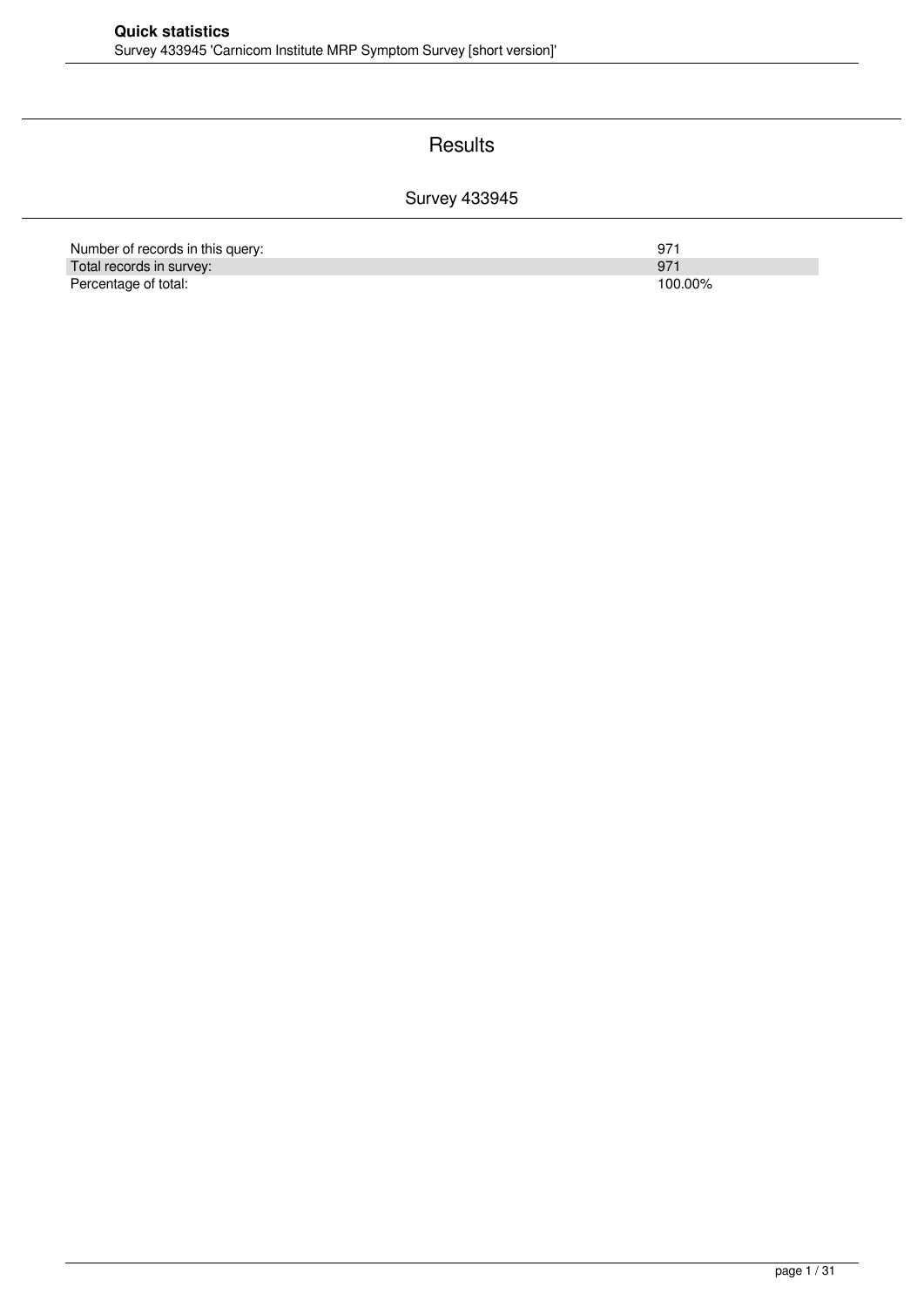### Field summary for DemoAge

#### Age

| <b>Calculation</b>    | <b>Result</b>    |
|-----------------------|------------------|
| Count                 | 511              |
| Sum                   | 25348.0000000000 |
| Standard deviation    | 12.79            |
| Average               | 49.6             |
| <b>Minimum</b>        | 18.0000000000    |
| 1st quartile (Q1)     | 41               |
| 2nd quartile (Median) | 51               |
| 3rd quartile (Q3)     | 59               |
| <b>Maximum</b>        | 99.0000000000    |

**Null values are ignored in calculations Q1 and Q3 calculated using minitab method**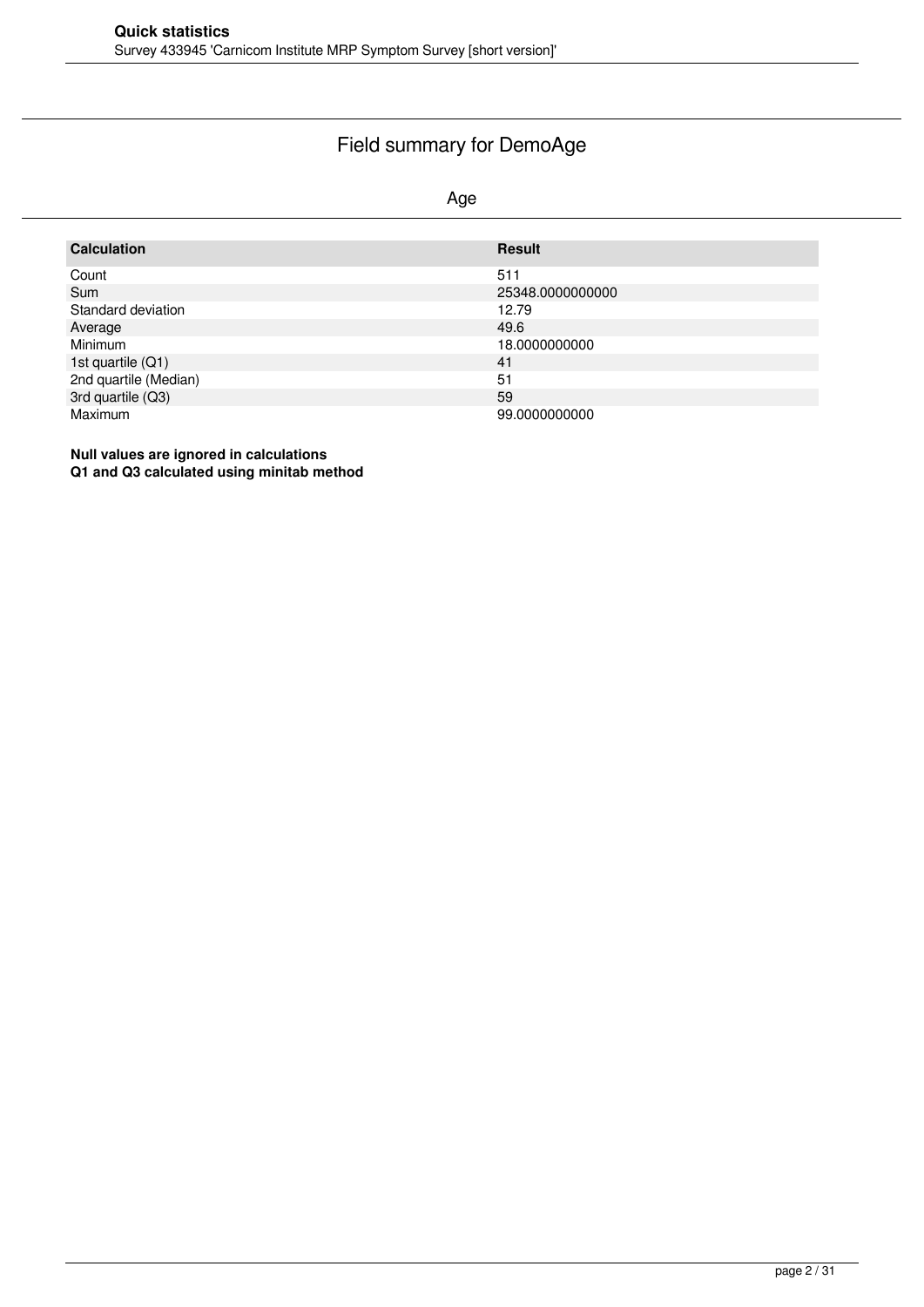# Field summary for DemoGender

#### Gender

| <b>Answer</b> | Count |                 | Percentage |
|---------------|-------|-----------------|------------|
| Male (A1)     | 166   |                 | 29.80%     |
| Female (A2)   | 325   |                 | 58.35%     |
| Other         | 3     |                 | 0.54%      |
| No answer     | 63    |                 | 11.31%     |
|               |       |                 |            |
| ID            |       | <b>Response</b> |            |
| 108           |       | mamal           |            |
| 220           |       | transhuman      |            |
| 575           |       | m to f          |            |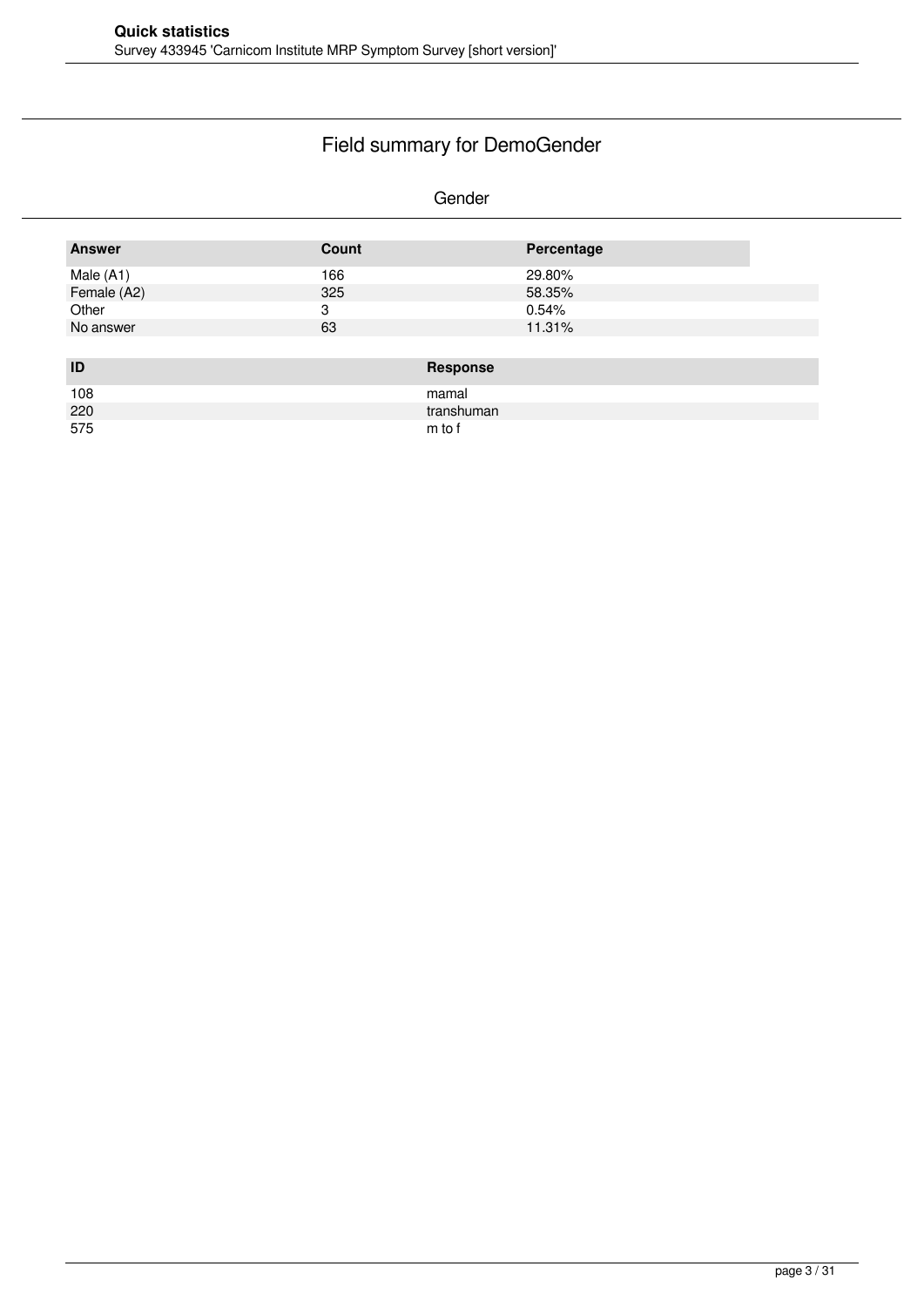### Field summary for DemoGender

#### Gender

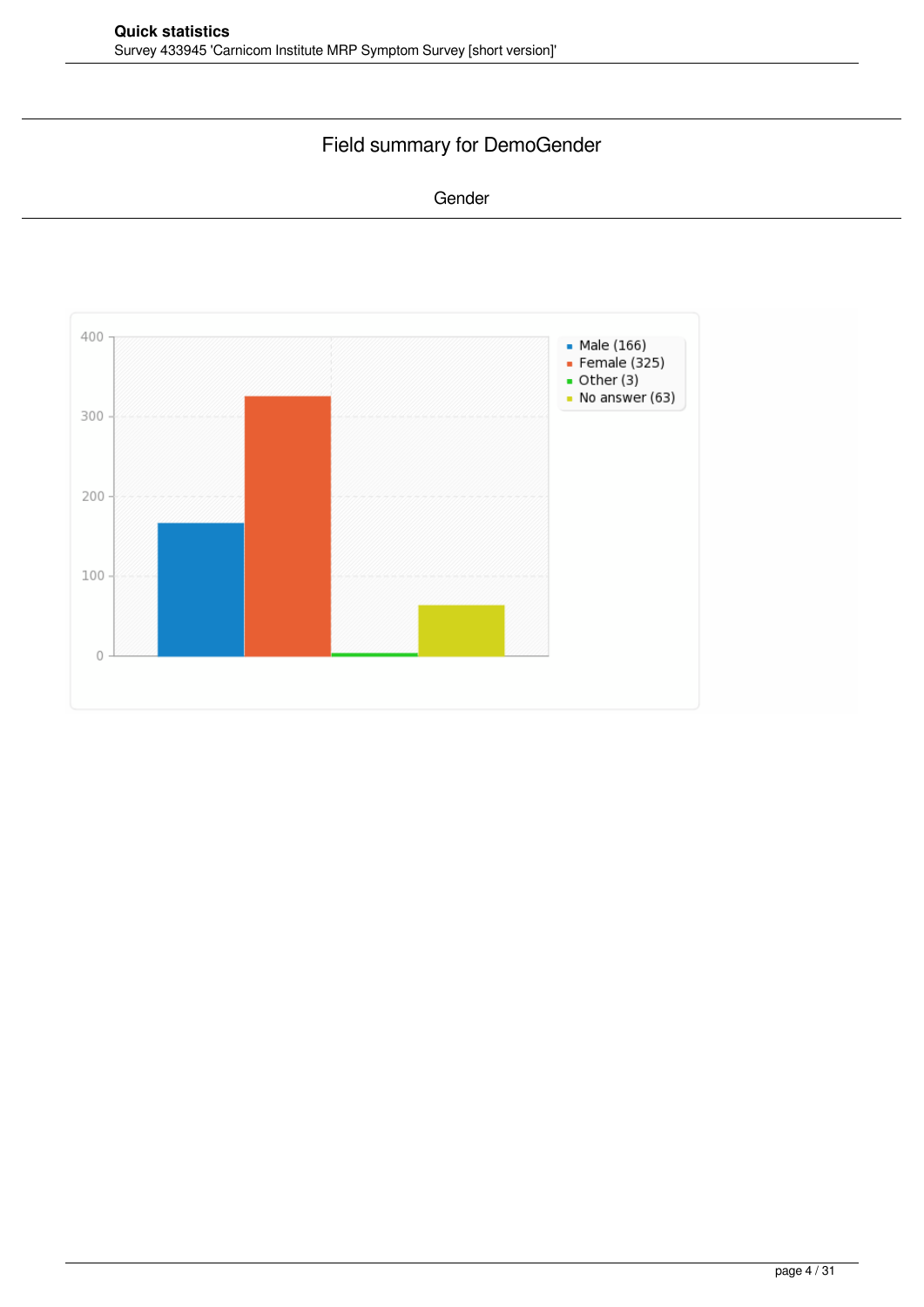# Field summary for DemoEthnicity

#### Ethnicity

| Caucasian (1)<br>433<br>77.74%     |
|------------------------------------|
|                                    |
| Hispanic (2)<br>16<br>2.87%        |
| African-American (3)<br>0.72%<br>4 |
| Asian $(4)$<br>1.08%<br>6          |
| Other<br>21<br>3.77%               |
| 13.82%<br>No answer<br>77          |

| ID   | <b>Response</b>                         |
|------|-----------------------------------------|
| 108  | antartika                               |
| 132  | french                                  |
| 154  | other                                   |
| 220  | alien                                   |
| 257  | Choctaw                                 |
| 280  | Celtic + Iroquois                       |
| 381  | french                                  |
| 473  | English, Swedish, Turkish               |
| 481  | Native American                         |
| 693  | Caucasian/Hispanic                      |
| 701  | Australian                              |
| 783  | mixed                                   |
| 869  | Basque                                  |
| 878  | Native American Indian                  |
| 894  | dutch, irish, welsh, english, native am |
| 906  | Persian                                 |
| 1001 | 1/2 Japanese & 1/2 Caucasion            |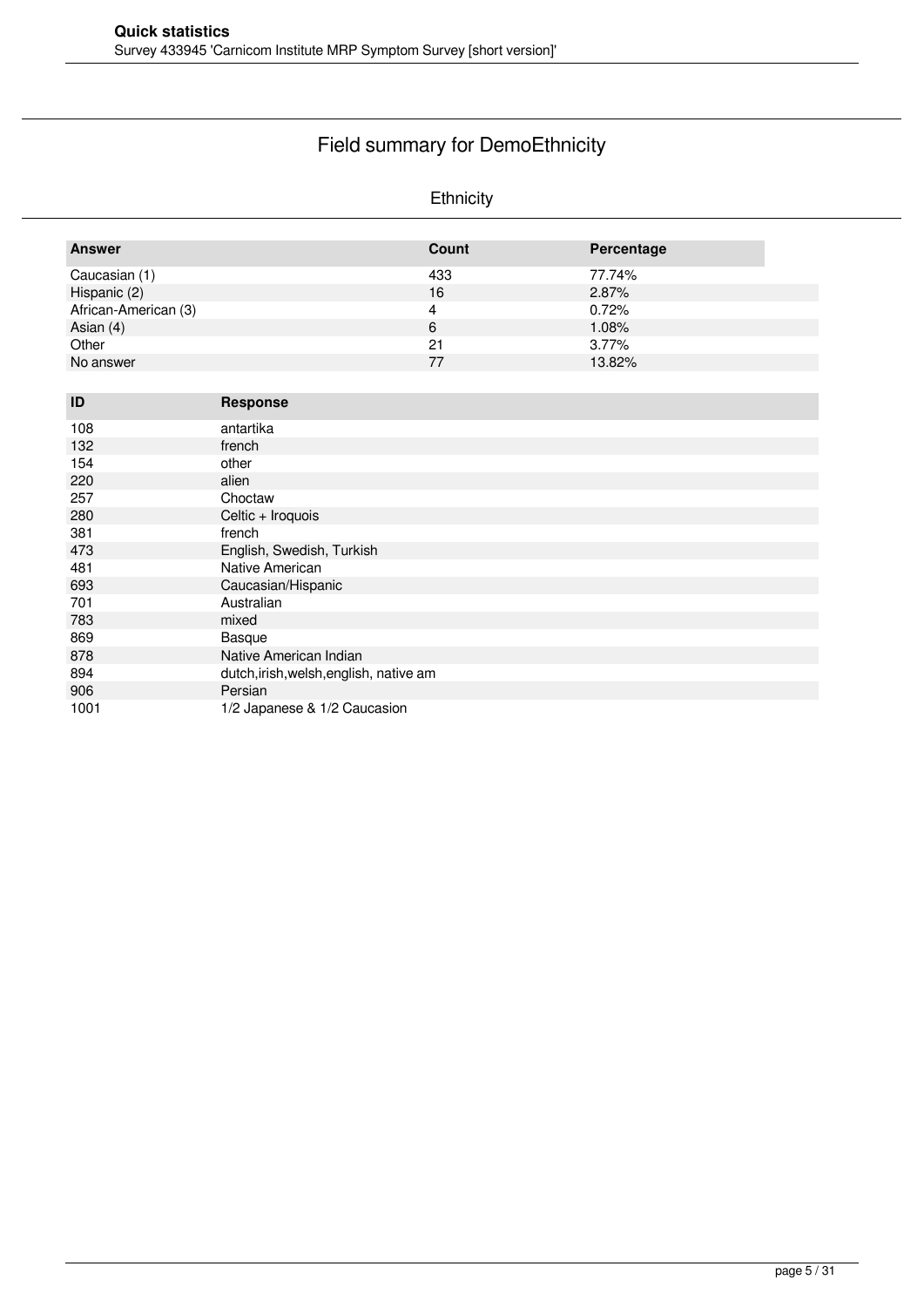### Field summary for DemoEthnicity

#### **Ethnicity**

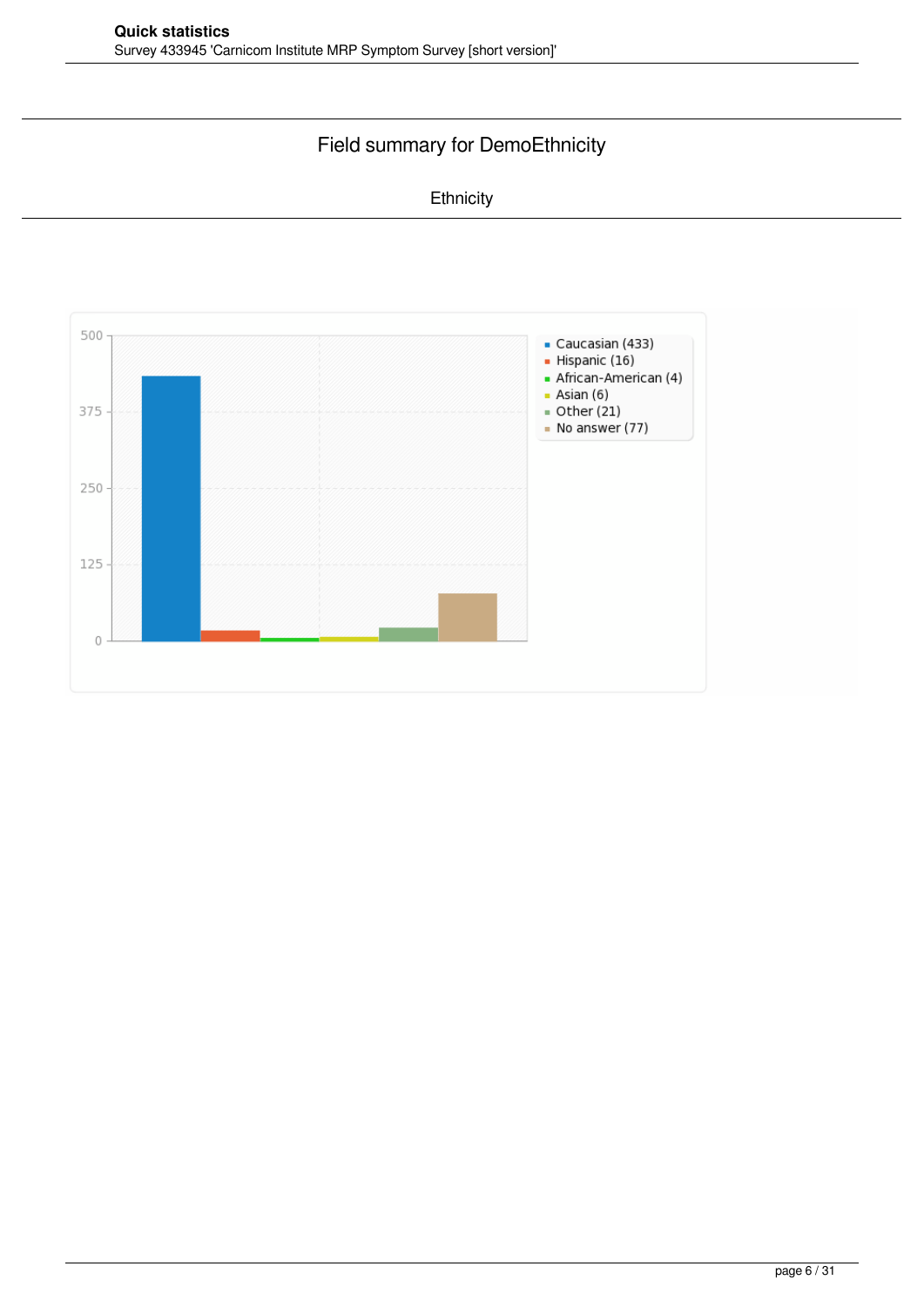# Field summary for DemoCountry

#### Country of residence

| <b>Answer</b>                             | <b>Count</b>        | Percentage |
|-------------------------------------------|---------------------|------------|
| Afghanistan (0)                           | 0                   | 0.00%      |
| Aland Islands (1)                         | $\pmb{0}$           | 0.00%      |
| Albania (2)                               | 0                   | 0.00%      |
| Algeria (3)                               | 0                   | 0.00%      |
| American Samoa (4)                        | 0                   | 0.00%      |
| Andorra (5)                               | $\pmb{0}$           | 0.00%      |
| Angola (6)                                | 0                   | 0.00%      |
| Anguilla (7)                              | $\pmb{0}$           | 0.00%      |
| Antarctica (8)                            | 0                   | 0.00%      |
| Antigua and Barbuda (9)                   | $\pmb{0}$           | 0.00%      |
| Argentina (10)                            | 0                   | 0.00%      |
| Armenia (11)                              | 0                   | 0.00%      |
| Aruba (12)                                | $\pmb{0}$           | 0.00%      |
| Australia (13)                            | 11                  | 1.97%      |
| Austria (14)                              | 1                   | 0.18%      |
|                                           |                     |            |
| Azerbaijan (15)                           | $\pmb{0}$           | 0.00%      |
| Bahamas (16)                              | 0                   | 0.00%      |
| Bahrain (17)                              | $\pmb{0}$           | 0.00%      |
| Bangladesh (18)                           | 0                   | 0.00%      |
| Barbados (19)                             | $\pmb{0}$           | 0.00%      |
| Belarus (20)                              | 0                   | 0.00%      |
| Belgium (21)                              | $\mathbf 2$         | 0.36%      |
| Belize (22)                               | 0                   | 0.00%      |
| Benin (23)                                | $\pmb{0}$           | 0.00%      |
| Bermuda (24)                              | 0                   | 0.00%      |
| Bhutan (25)                               | $\pmb{0}$           | 0.00%      |
| Bolivia Plurinational State of (26)       | 0                   | 0.00%      |
| Bosnia and Herzegovina (27)               | 0                   | 0.00%      |
| Botswana (28)                             | $\pmb{0}$           | 0.00%      |
| Bouvet Island (29)                        | $\pmb{0}$           | 0.00%      |
| Brazil (30)                               | $\boldsymbol{2}$    | 0.36%      |
| British Indian Ocean Territory (31)       | $\pmb{0}$           | 0.00%      |
| Brunei Darussalam (32)                    | 0                   | 0.00%      |
| Bulgaria (33)                             | $\pmb{0}$           | 0.00%      |
| Burkina Faso (34)                         | 0                   | 0.00%      |
| Burundi (35)                              | 0                   | 0.00%      |
| Cambodia (36)                             | 0                   | 0.00%      |
| Cameroon (37)                             | $\mathbf 0$         | 0.00%      |
| Canada (38)                               | 32                  | 5.75%      |
| Cape Verde (39)                           | $\mathsf{O}\xspace$ | 0.00%      |
| Cayman Islands (40)                       | 0                   | 0.00%      |
| Central African Republic (41)             | $\mathsf{O}\xspace$ | 0.00%      |
| Chad (42)                                 |                     | 0.00%      |
|                                           | 0<br>$\mathbf{1}$   | 0.18%      |
| Chile (43)                                |                     | 0.00%      |
| China (44)                                | 0                   |            |
| Christmas Island (45)                     | $\pmb{0}$           | 0.00%      |
| Cocos (Keeling) Islands (46)              | 0                   | 0.00%      |
| Colombia (47)                             | $\pmb{0}$           | 0.00%      |
| Comoros (48)                              | $\pmb{0}$           | 0.00%      |
| Congo (49)                                | $\mathsf{O}\xspace$ | 0.00%      |
| Congo the Democratic Republic of the (50) | 0                   | 0.00%      |
| Cook Islands (51)                         | $\pmb{0}$           | 0.00%      |
| Costa Rica (52)                           | 0                   | 0.00%      |
| C(53)                                     | $\pmb{0}$           | 0.00%      |
| Croatia (54)                              | 0                   | 0.00%      |
| Cuba (55)                                 | $\pmb{0}$           | 0.00%      |
| Cyprus (56)                               | $\pmb{0}$           | 0.00%      |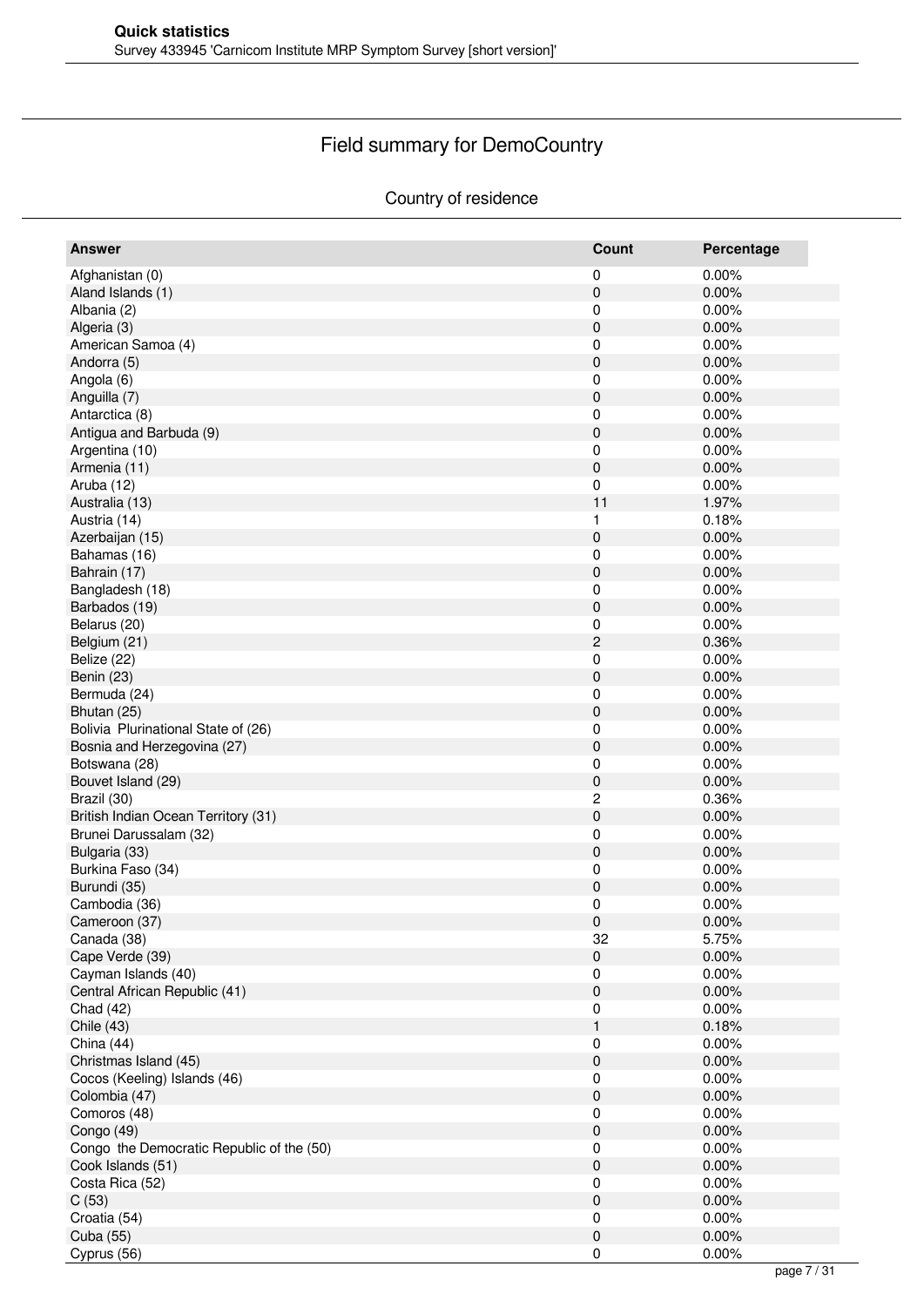| Czech Republic (57)                         | 0                   | 0.00%          |
|---------------------------------------------|---------------------|----------------|
| Denmark (58)                                | 0                   | 0.00%          |
| Djibouti (59)                               | 0                   | 0.00%          |
| Dominica (60)                               | 0                   | 0.00%          |
| Dominican Republic (61)                     | 0                   | 0.00%          |
| Ecuador (62)                                | 0                   | 0.00%          |
| Egypt $(63)$                                | 0                   | 0.00%          |
| El Salvador (64)                            | 0                   | 0.00%          |
| Equatorial Guinea (65)                      | 0                   | 0.00%          |
| Eritrea (66)                                | 0                   | 0.00%          |
| Estonia (67)                                | 0                   | 0.00%          |
| Ethiopia (68)                               | 0                   | 0.00%          |
| Falkland Islands (Malvinas) (69)            | 0                   | 0.00%          |
| Faroe Islands (70)                          | 0                   | 0.00%          |
| Fiji (71)                                   | 0                   | 0.00%          |
| Finland (72)                                | 3<br>$\overline{7}$ | 0.54%          |
| France (73)                                 |                     | 1.26%          |
| French Guiana (74)                          | 0                   | 0.00%<br>0.00% |
| French Polynesia (75)                       | 0                   |                |
| French Southern Territories (76)            | 0                   | 0.00%          |
| Gabon (77)<br>Gambia (78)                   | $\pmb{0}$<br>0      | 0.00%<br>0.00% |
|                                             |                     | 0.00%          |
| Georgia (79)                                | 0                   |                |
| Germany (80)<br>Ghana (81)                  | 3<br>0              | 0.54%<br>0.00% |
|                                             |                     | 0.00%          |
| Gibraltar (82)                              | 0<br>1              | 0.18%          |
| Greece (83)<br>Greenland (84)               | 0                   | 0.00%          |
| Grenada (85)                                | 0                   | 0.00%          |
| Guadeloupe (86)                             | 0                   | 0.00%          |
| <b>Guam (87)</b>                            | 0                   | 0.00%          |
| Guatemala (88)                              | 0                   | 0.00%          |
| Guernsey (89)                               | 0                   | 0.00%          |
| Guinea (90)                                 | 0                   | 0.00%          |
| Guinea-Bissau (91)                          | 0                   | 0.00%          |
| Guyana (92)                                 | 0                   | 0.00%          |
| Haiti (93)                                  | $\pmb{0}$           | 0.00%          |
| Heard Island and McDonald Islands (94)      | 0                   | 0.00%          |
| Holy See (Vatican City State) (95)          | 0                   | 0.00%          |
| Honduras (96)                               | 0                   | 0.00%          |
| Hong Kong (97)                              | $\pmb{0}$           | 0.00%          |
| Hungary (98)                                | 0                   | 0.00%          |
| Iceland (99)                                | 0                   | 0.00%          |
| India (100)                                 | 0                   | 0.00%          |
| Indonesia (101)                             | $\pmb{0}$           | 0.00%          |
| Iran Islamic Republic of (102)              | 0                   | 0.00%          |
| Iraq (103)                                  | 0                   | 0.00%          |
| Ireland (104)                               | 1                   | 0.18%          |
| Isle of Man (105)                           | 0                   | 0.00%          |
| Israel (106)                                | 0                   | 0.00%          |
| Italy (107)                                 | $\mathbf{c}$        | 0.36%          |
| Jamaica (108)                               | 1                   | 0.18%          |
| Japan (109)                                 | $\pmb{0}$           | 0.00%          |
| Jersey (110)                                | $\pmb{0}$           | 0.00%          |
| Jordan (111)                                | 0                   | 0.00%          |
| Kazakhstan (112)                            | 0                   | 0.00%          |
| Kenya (113)                                 | 0                   | 0.00%          |
| Kiribati (114)                              | 0                   | 0.00%          |
| Korea Democratic People s Republic of (115) | 0                   | 0.00%          |
| Korea Republic of (116)                     | 1                   | 0.18%          |
| Kuwait (117)                                | $\pmb{0}$           | 0.00%          |
| Kyrgyzstan (118)                            | 0                   | 0.00%          |
| Lao People s Democratic Republic (119)      | 0                   | 0.00%          |
| Latvia (120)                                | 0                   | 0.00%          |
| Lebanon (121)                               | $\mathsf 0$         | 0.00%          |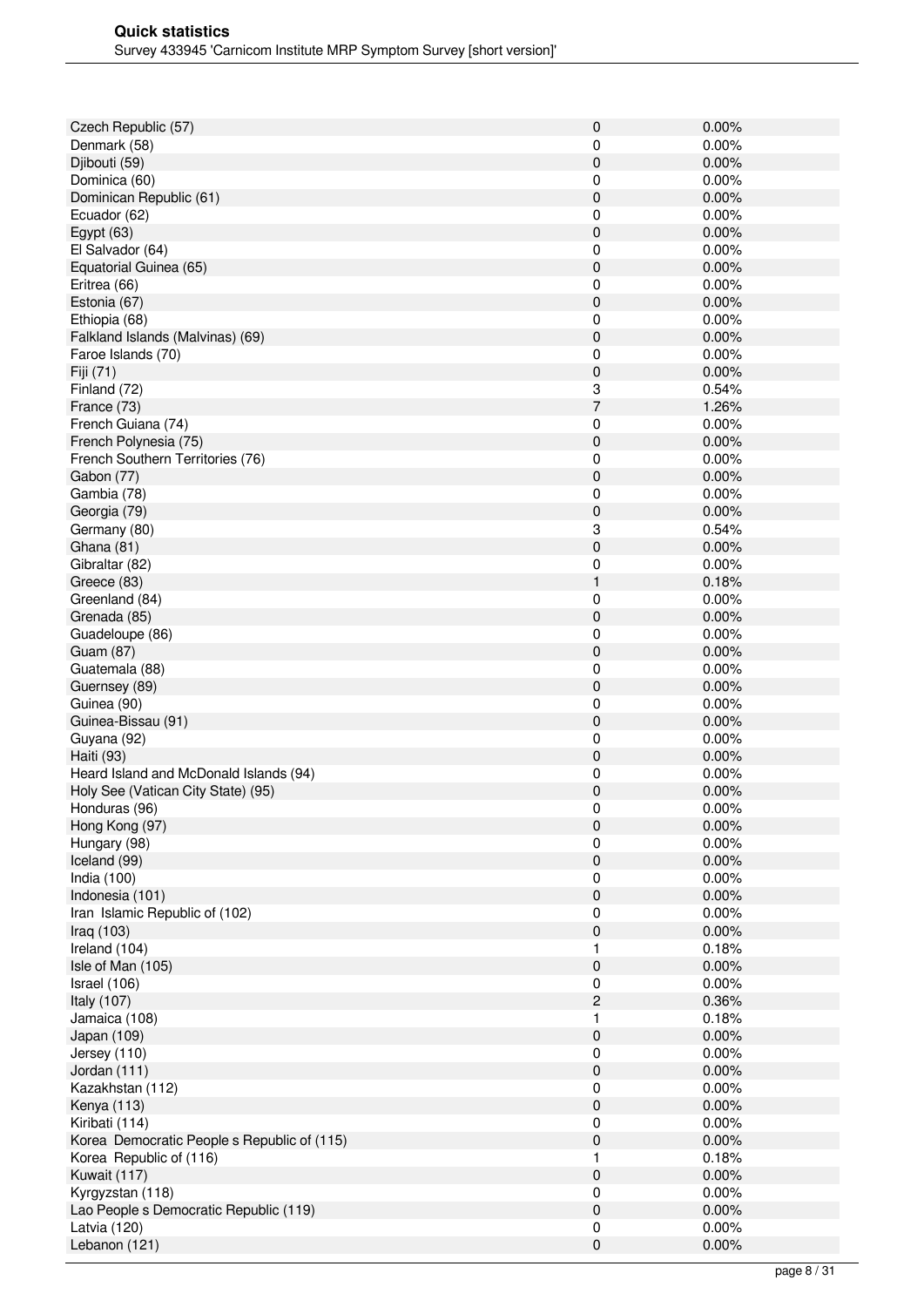| Lesotho (122)                                   | 0              | 0.00% |
|-------------------------------------------------|----------------|-------|
| Liberia (123)                                   | 0              | 0.00% |
| Libyan Arab Jamahiriya (124)                    | 0              | 0.00% |
| Liechtenstein (125)                             | 0              | 0.00% |
| Lithuania (126)                                 | 0              | 0.00% |
| Luxembourg (127)                                | 1              | 0.18% |
| Macao (128)                                     | 0              | 0.00% |
| Macedonia the former Yugoslav Republic of (129) | 0              | 0.00% |
| Madagascar (130)                                | 0              | 0.00% |
| Malawi (131)                                    | 0              | 0.00% |
| Malaysia (132)                                  | 0              | 0.00% |
| Maldives (133)                                  | 0              | 0.00% |
| Mali (134)                                      | 0              | 0.00% |
| Malta (135)                                     | $\mathbf 0$    | 0.00% |
| Marshall Islands (136)                          | 0              | 0.00% |
| Martinique (137)                                | 0              | 0.00% |
| Mauritania (138)                                | 0              | 0.00% |
| Mauritius (139)                                 | 0              | 0.00% |
| Mayotte (140)                                   | 0              | 0.00% |
| Mexico (141)                                    | 5              | 0.90% |
| Micronesia Federated States of (142)            | 0              | 0.00% |
| Moldova Republic of (143)                       | $\pmb{0}$      | 0.00% |
| Monaco (144)                                    | 0              | 0.00% |
| Mongolia (145)                                  | 0              | 0.00% |
| Montenegro (146)                                | 0              | 0.00% |
| Montserrat (147)                                | 0              | 0.00% |
| Morocco (148)                                   | 0              | 0.00% |
| Mozambique (149)                                | 0              | 0.00% |
| Myanmar (150)                                   | 0              | 0.00% |
| Namibia (151)                                   | $\mathbf 0$    | 0.00% |
| Nauru (152)                                     | 0              | 0.00% |
| <b>Nepal (153)</b>                              | 0              | 0.00% |
| Netherlands (154)                               | 1              | 0.18% |
| Netherlands Antilles (155)                      | 0              | 0.00% |
| New Caledonia (156)                             | 0              | 0.00% |
| New Zealand (157)                               | $\overline{c}$ | 0.36% |
| Nicaragua (158)                                 | 0              | 0.00% |
| Niger (159)                                     | $\pmb{0}$      | 0.00% |
| Nigeria (160)                                   | 0              | 0.00% |
| Niue (161)                                      | 0              | 0.00% |
| Norfolk Island (162)                            | 0              | 0.00% |
| Northern Mariana Islands (163)                  | 0              | 0.00% |
| Norway (164)                                    | 2              | 0.36% |
| Oman (165)                                      | $\pmb{0}$      | 0.00% |
| Pakistan (166)                                  | 0              | 0.00% |
| Palau (167)                                     | $\pmb{0}$      | 0.00% |
| Palestinian Territory Occupied (168)            | 0              | 0.00% |
| Panama (169)                                    | 0              | 0.00% |
| Papua New Guinea (170)                          | 0              | 0.00% |
|                                                 | 0              | 0.00% |
| Paraguay (171)                                  |                | 0.00% |
| Peru (172)                                      | 0<br>0         | 0.00% |
| Philippines (173)                               |                |       |
| Pitcairn (174)                                  | 0<br>$\pmb{0}$ | 0.00% |
| <b>Poland (175)</b>                             |                | 0.00% |
| Portugal (176)                                  | $\pmb{0}$      | 0.00% |
| Puerto Rico (177)                               | 0              | 0.00% |
| Qatar (178)                                     | 0              | 0.00% |
| REunion (179)                                   | 0              | 0.00% |
| Romania (180)                                   | 1              | 0.18% |
| Russian Federation (181)                        | 0              | 0.00% |
| Rwanda (182)                                    | 0              | 0.00% |
| Saint BarthElemy (183)                          | $\pmb{0}$      | 0.00% |
| Saint Helena (184)                              | 0              | 0.00% |
| Saint Kitts and Nevis (185)                     | 0              | 0.00% |
| Saint Lucia (186)                               | 0              | 0.00% |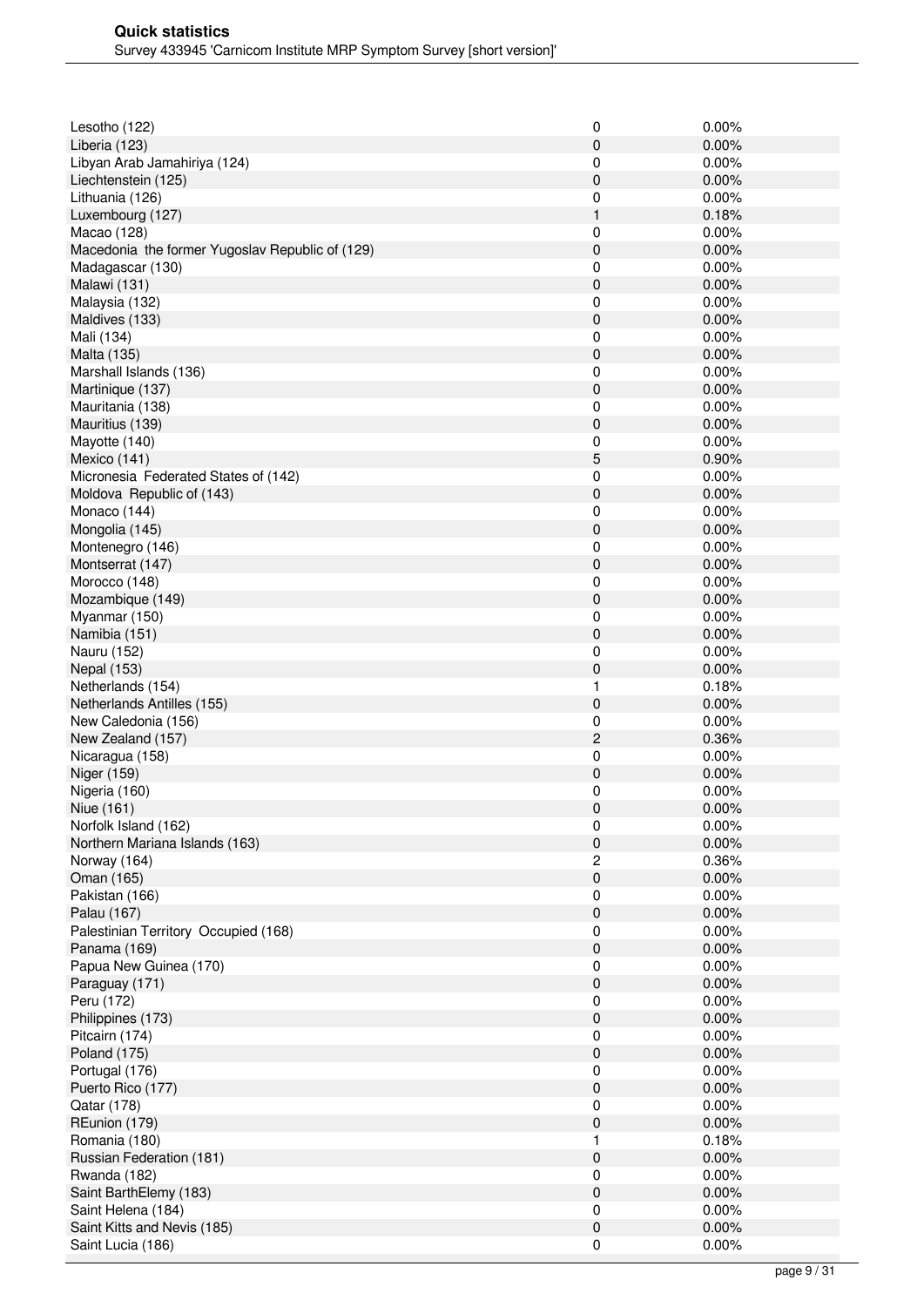| Saint Martin (French part) (187)                   |                 | $\pmb{0}$ | 0.00%    |
|----------------------------------------------------|-----------------|-----------|----------|
| Saint Pierre and Miquelon (188)                    |                 | 0         | 0.00%    |
| Saint Vincent and the Grenadines (189)             |                 | 0         | 0.00%    |
| Samoa (190)                                        |                 | 0         | 0.00%    |
| San Marino (191)                                   |                 | 0         | 0.00%    |
| Sao Tome and Principe (192)                        |                 | 0         | 0.00%    |
| Saudi Arabia (193)                                 |                 | 0         | 0.00%    |
| Senegal (194)                                      |                 | 0         | 0.00%    |
| Serbia (195)                                       |                 | 1         | 0.18%    |
| Seychelles (196)                                   |                 | 0         | 0.00%    |
| Sierra Leone (197)                                 |                 | 0         | 0.00%    |
| Singapore (198)                                    |                 | 0         | 0.00%    |
| Slovakia (199)                                     |                 | 0         | 0.00%    |
| Slovenia (200)                                     |                 | 0         | 0.00%    |
| Solomon Islands (201)                              |                 | 0         | 0.00%    |
| Somalia (202)                                      |                 | 0         | 0.00%    |
| South Africa (203)                                 |                 | 1         | 0.18%    |
| South Georgia and the South Sandwich Islands (204) |                 | 0         | 0.00%    |
| Spain (205)                                        |                 | 3         | 0.54%    |
| Sri Lanka (206)                                    |                 | 0         | 0.00%    |
| Sudan (207)                                        |                 | 0         | 0.00%    |
| Suriname (208)                                     |                 | 0         | 0.00%    |
| Svalbard and Jan Mayen (209)                       |                 | 0         | 0.00%    |
| Swaziland (210)                                    |                 | 0         | 0.00%    |
| Sweden (211)                                       |                 | 2         | 0.36%    |
| Switzerland (212)                                  |                 | 1         | 0.18%    |
| Syrian Arab Republic (213)                         |                 | 0         | 0.00%    |
| Taiwan Province of China (214)                     |                 | 0         | 0.00%    |
| Tajikistan (215)                                   |                 | 0         | 0.00%    |
| Tanzania United Republic of (216)                  |                 | 0         | 0.00%    |
| Thailand (217)                                     |                 | 0         | 0.00%    |
| Timor-Leste (218)                                  |                 | 0         | 0.00%    |
| Togo (219)                                         |                 | 0         | 0.00%    |
| Tokelau (220)                                      |                 | 0         | $0.00\%$ |
| Tonga (221)                                        |                 | 0         | 0.00%    |
| Trinidad and Tobago (222)                          |                 | 0         | 0.00%    |
| Tunisia (223)                                      |                 | 0         | 0.00%    |
| <b>Turkey (224)</b>                                |                 | 0         | 0.00%    |
| Turkmenistan (225)                                 |                 | 0         | 0.00%    |
| Turks and Caicos Islands (226)                     |                 | 0         | 0.00%    |
| <b>Tuvalu (227)</b>                                |                 | $\pmb{0}$ | 0.00%    |
| Uganda (228)                                       |                 | 0         | 0.00%    |
| Ukraine (229)                                      |                 | 0         | 0.00%    |
| United Arab Emirates (230)                         |                 | 0         | 0.00%    |
| United Kingdom (231)                               |                 | 22        | 3.95%    |
| United States (232)                                |                 | 446       | 80.07%   |
| United States Minor Outlying Islands (233)         |                 | 0         | 0.00%    |
| Uruguay (234)                                      |                 | 0         | 0.00%    |
| Uzbekistan (235)                                   |                 | 0         | 0.00%    |
| Vanuatu (236)                                      |                 | 0         | 0.00%    |
| Venezuela Bolivarian Republic of (237)             |                 | 0         | 0.00%    |
| Viet Nam (238)                                     |                 | 0         | 0.00%    |
| Virgin Islands British (239)                       |                 | 0         | 0.00%    |
| Virgin Islands U.S. (240)                          |                 | 0         | 0.00%    |
| Wallis and Futuna (241)                            |                 | 0         | 0.00%    |
| Western Sahara (242)                               |                 | 0         | 0.00%    |
| Yemen (243)                                        |                 | 0         | 0.00%    |
| Zambia (244)                                       |                 | 0         | 0.00%    |
| Zimbabwe (245)                                     |                 | 0         | 0.00%    |
| Other                                              |                 | 1         | 0.18%    |
| No answer                                          |                 | 0         | 0.00%    |
|                                                    |                 |           |          |
|                                                    |                 |           |          |
| ID                                                 | <b>Response</b> |           |          |

108 arabeansea arabeansea arabeansea arabeansea arabeansea arabeansea arabeansea arabeansea arabeansea arabeansea arabeansea arabeansea arabeansea arabeansea arabeansea arabeansea arabeansea arabeansea arabeansea arabeanse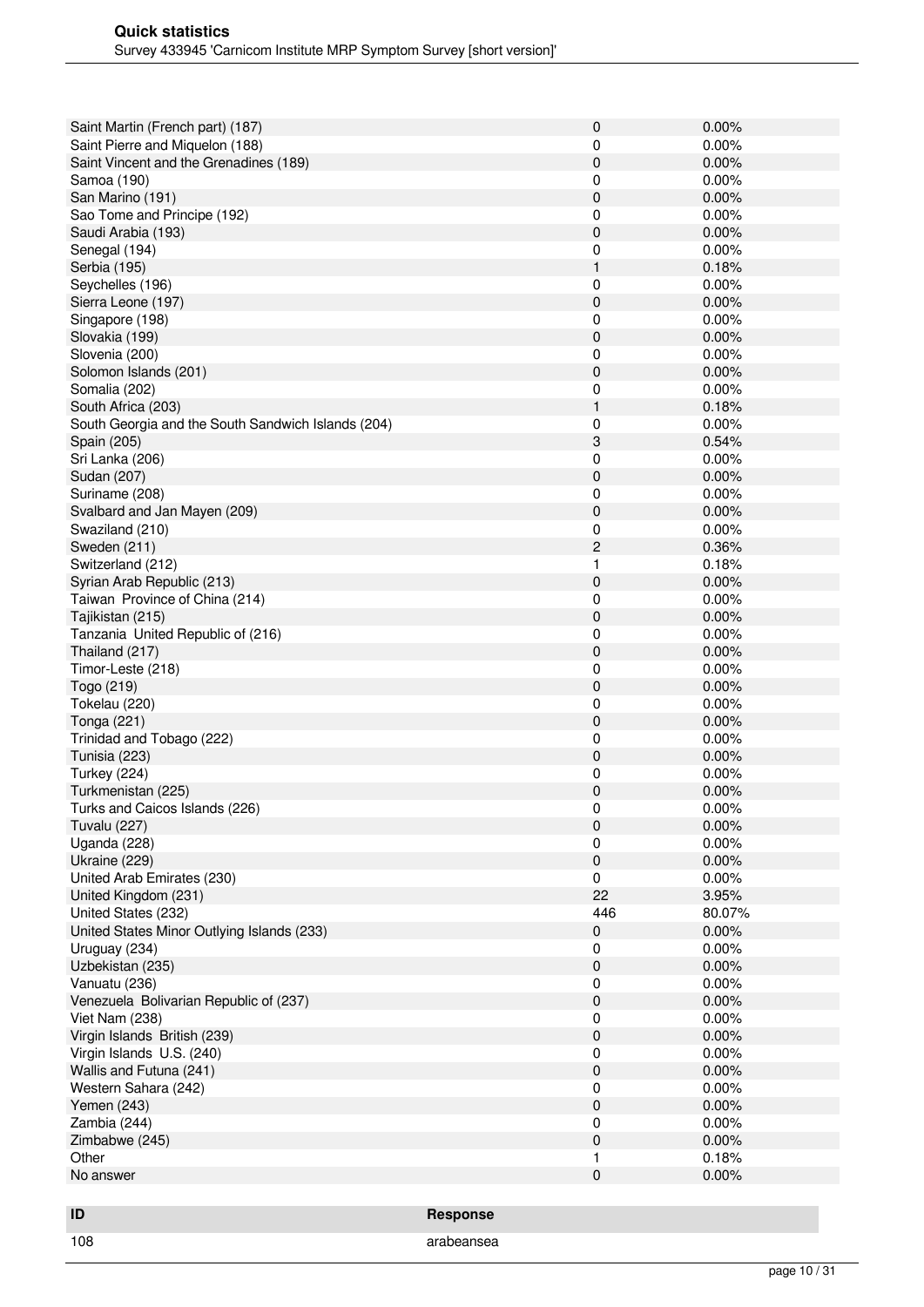#### Field summary for DemoCountry

Country of residence

Sorry, but this question has too many answer options to be shown properly in a graph.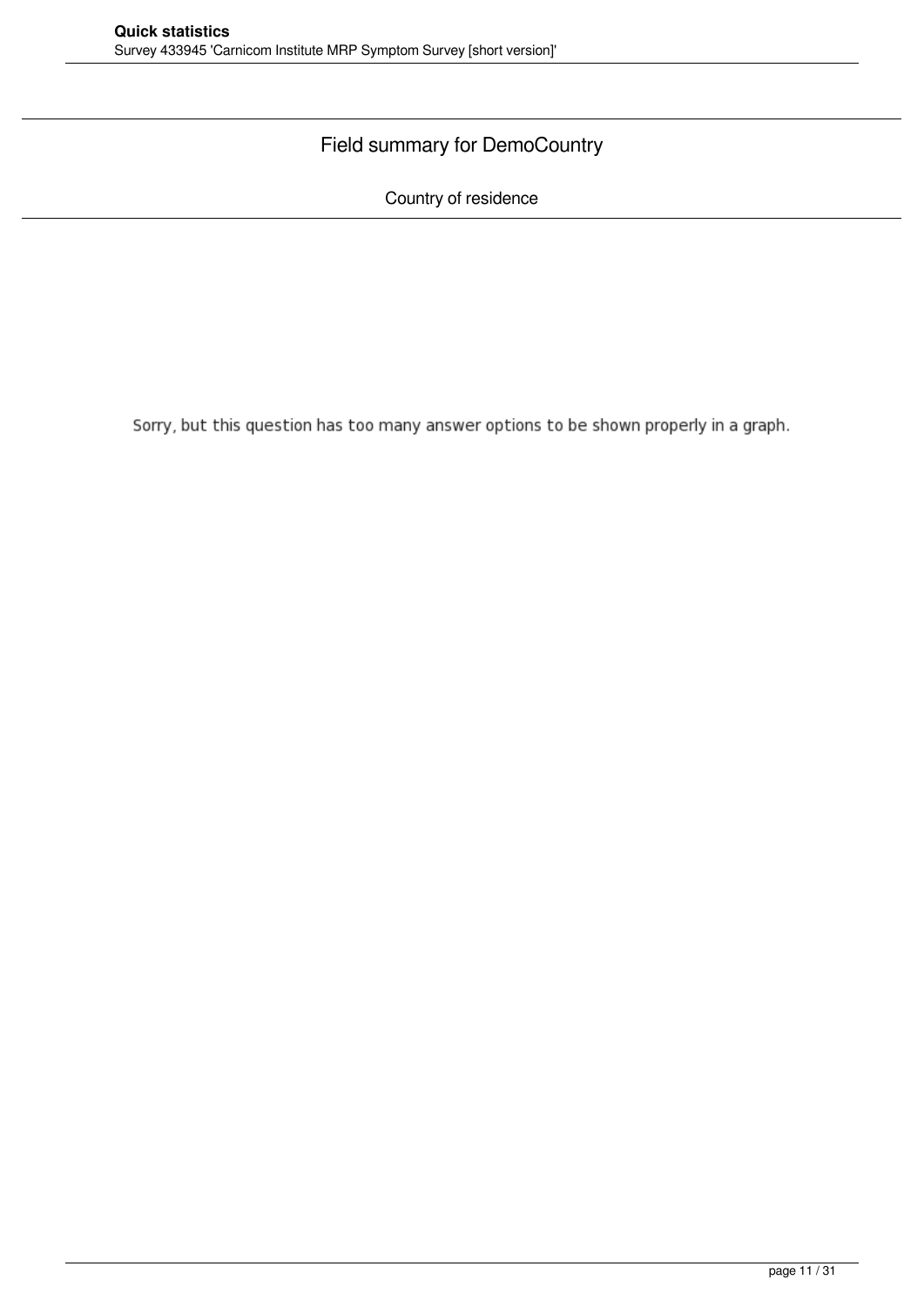# Field summary for DemoState

#### State (USA):

| <b>Answer</b>             | Count                     | Percentage |
|---------------------------|---------------------------|------------|
| Alabama (AL)              | 3                         | 0.67%      |
| Alaska (AK)               | $\overline{c}$            | 0.45%      |
| Arizona (AZ)              | $10$                      | 2.24%      |
| Arkansas (AR)             | $\overline{7}$            | 1.57%      |
| California (CA)           | 64                        | 14.35%     |
| Colorado (CO)             | 9                         | 2.02%      |
| Connecticut (CT)          | 3                         | 0.67%      |
| Delaware (DE)             | 0                         | 0.00%      |
| District of Columbia (DC) | 0                         | 0.00%      |
| Florida (FL)              | 34                        | 7.62%      |
| Georgia (GA)              | 5                         | 1.12%      |
| Hawaii (HI)               | $\mathbf{1}$              | 0.22%      |
| Idaho (ID)                |                           | 1.12%      |
|                           | 5<br>$\overline{7}$       |            |
| Illinois (IL)             |                           | 1.57%      |
| Indiana (IN)              | 9                         | 2.02%      |
| lowa (IA)                 | $\mathbf{1}$              | 0.22%      |
| Kansas (KS)               | 3                         | 0.67%      |
| Kentucky (KY)             | 4                         | 0.90%      |
| Louisiana (LA)            | 2                         | 0.45%      |
| Maine (ME)                | 4                         | 0.90%      |
| Maryland (MD)             | 7                         | 1.57%      |
| Massachusetts (MA)        | 12                        | 2.69%      |
| Michigan (MI)             | 11                        | 2.47%      |
| Minnesota (MN)            | 5                         | 1.12%      |
| Mississippi (MS)          | 3                         | 0.67%      |
| Missouri (MO)             | 9                         | 2.02%      |
| Montana (MT)              | 4                         | 0.90%      |
| Nebraska (NE)             | $\mathbf{1}$              | 0.22%      |
| Nevada (NV)               | 11                        | 2.47%      |
| New Hampshire (NH)        | $\overline{c}$            | 0.45%      |
| New Jersey (NJ)           | 9                         | 2.02%      |
| New Mexico (NM)           | 4                         | 0.90%      |
| New York (NY)             | 14                        | 3.14%      |
| North Carolina (NC)       | 6                         | 1.35%      |
| North Dakota (ND)         | 1                         | 0.22%      |
| Ohio (OH)                 | 14                        | 3.14%      |
| Oklahoma (OK)             | 6                         | 1.35%      |
| Oregon (OR)               | 17                        | 3.81%      |
| Pennsylvania (PA)         | 5                         | 1.12%      |
| Rhode Island (RI)         | $\mathbf{1}$              | 0.22%      |
| South Carolina (SC)       | 3                         | 0.67%      |
| South Dakota (SD)         | $\ensuremath{\mathsf{3}}$ | 0.67%      |
| Tennessee (TN)            | $\overline{7}$            | 1.57%      |
| Texas (TX)                | 19                        | 4.26%      |
| Utah (UT)                 | 4                         | 0.90%      |
| Vermont (VT)              | 3                         | 0.67%      |
|                           | 8                         |            |
| Virginia (VA)             |                           | 1.79%      |
| Washington (WA)           | 18                        | 4.04%      |
| West Virginia (WV)        | 2                         | 0.45%      |
| Wisconsin (WI)            | 3                         | 0.67%      |
| Wyoming (WY)              | 0                         | $0.00\%$   |
| No answer                 | 61                        | 13.68%     |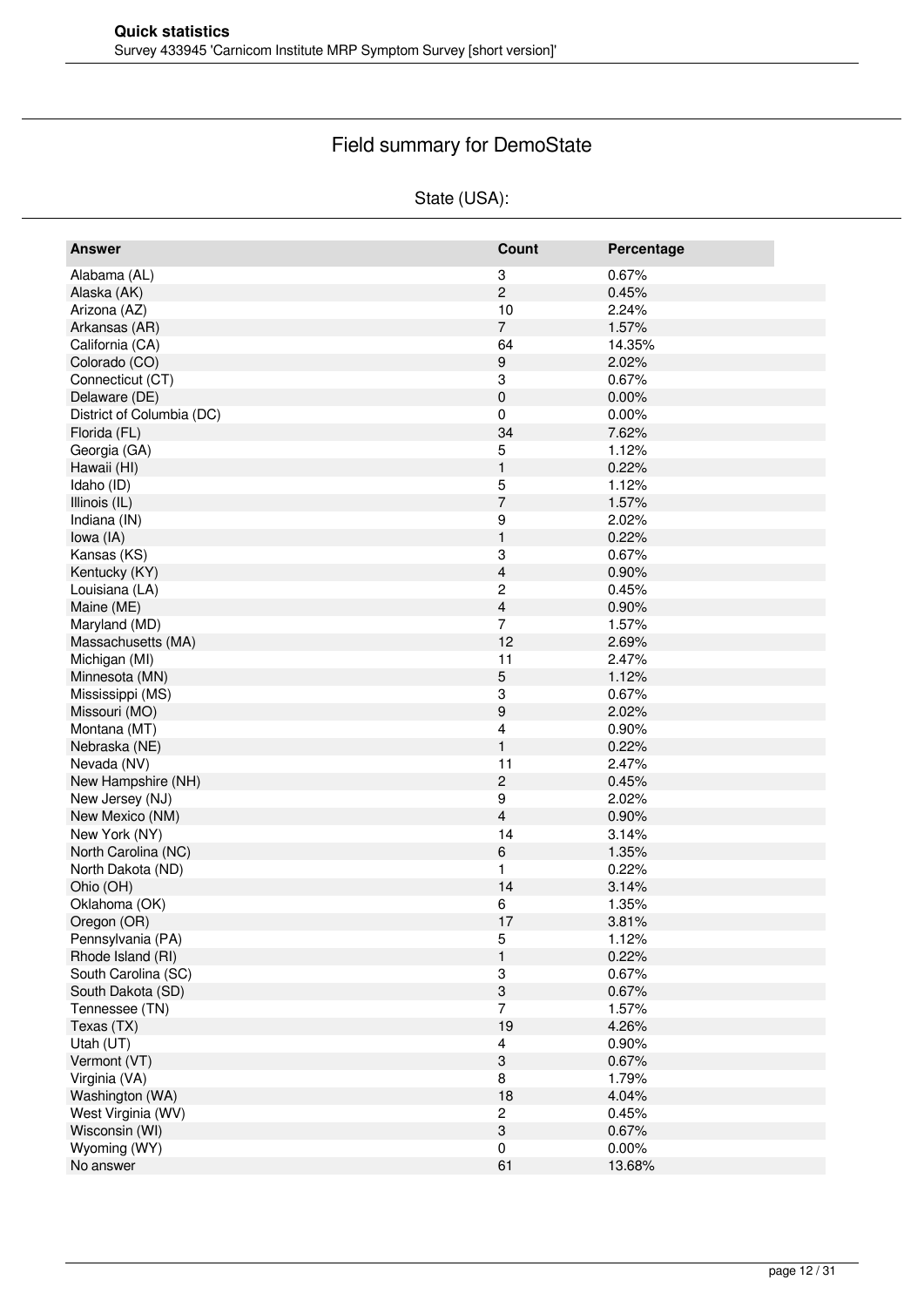#### Field summary for DemoState

#### State (USA):

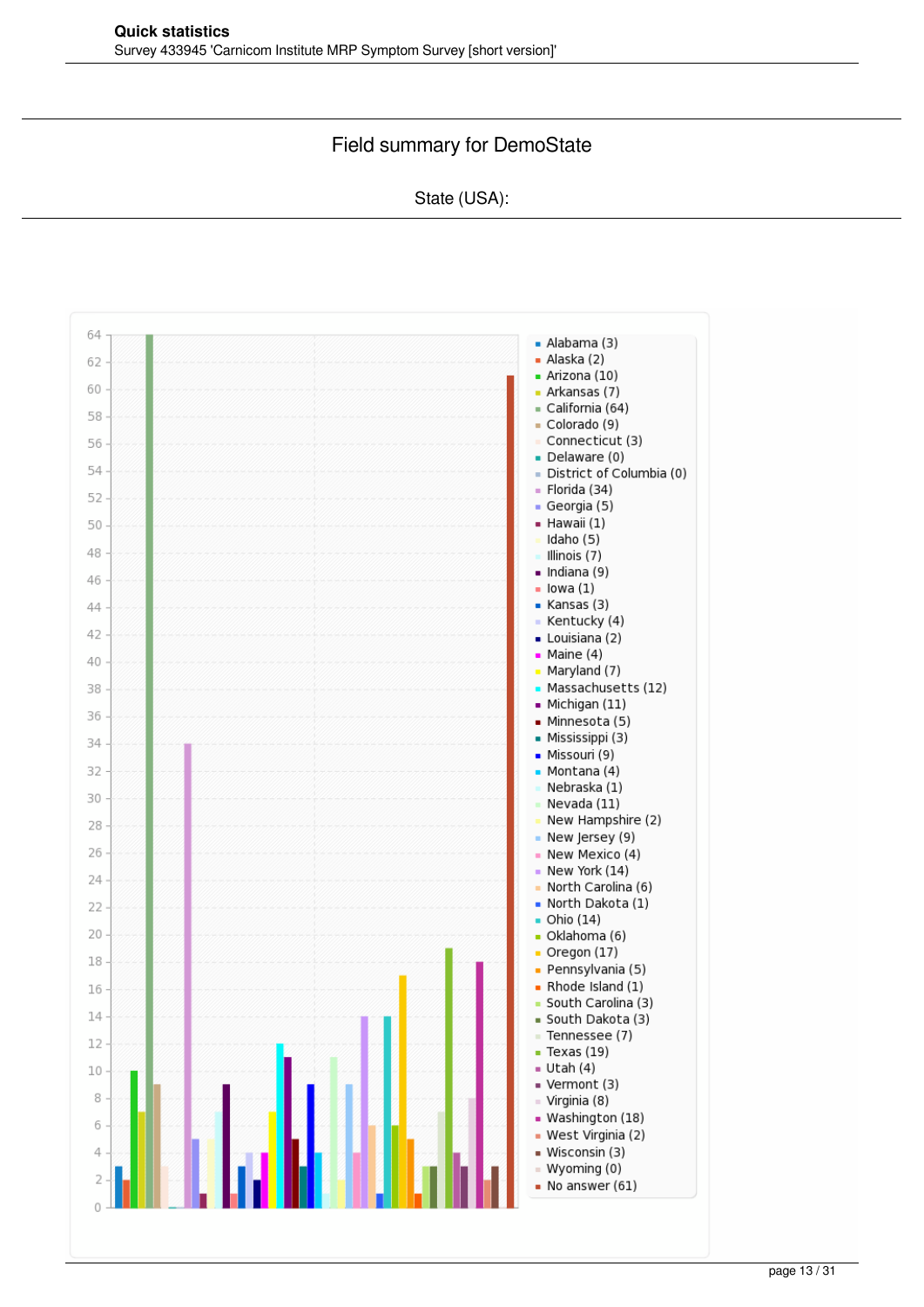#### Field summary for OverallHealthRating

# How would you rate your general state of health, on a scale from 1 to 5?

| <b>Answer</b>      | Count    | Percentage | <b>Sum</b> |
|--------------------|----------|------------|------------|
| 1(1)               | 34       | 3.87%      | 11.05%     |
| 2(2)               | 63       | 7.18%      |            |
| 3(3)               | 156      | 17.77%     | 17.77%     |
| 4(4)               | 117      | 13.33%     |            |
| 5(5)               | 24       | 2.73%      | 16.06%     |
| No answer          | 93       | 9.58%      |            |
| Arithmetic mean    | 0        |            |            |
| Standard deviation | $\Omega$ |            |            |
| Sum (Answers)      | 394      | 100.00%    | 100.00%    |
| Number of cases    |          | 0%         |            |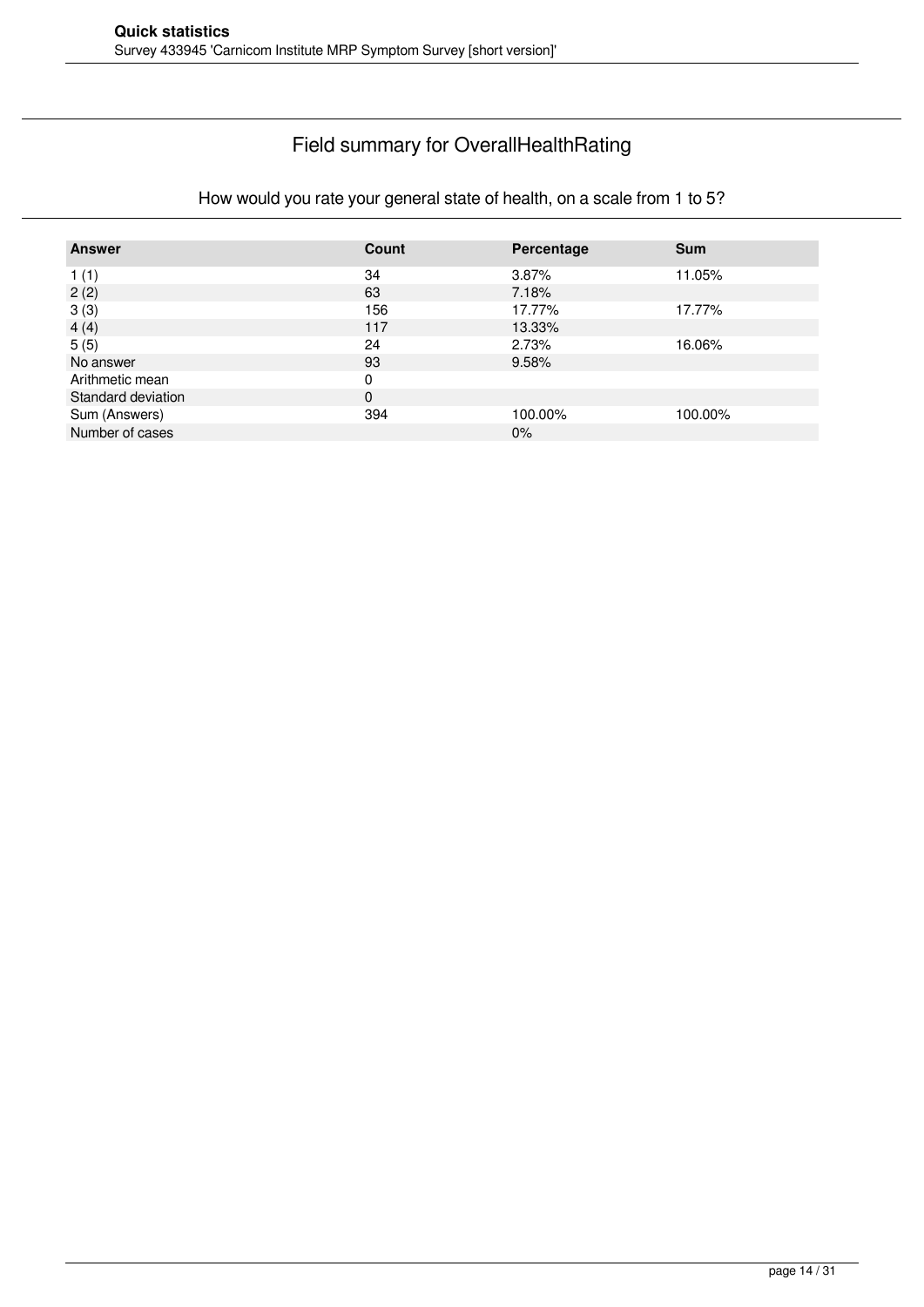### Field summary for OverallHealthRating

How would you rate your general state of health, on a scale from 1 to 5?

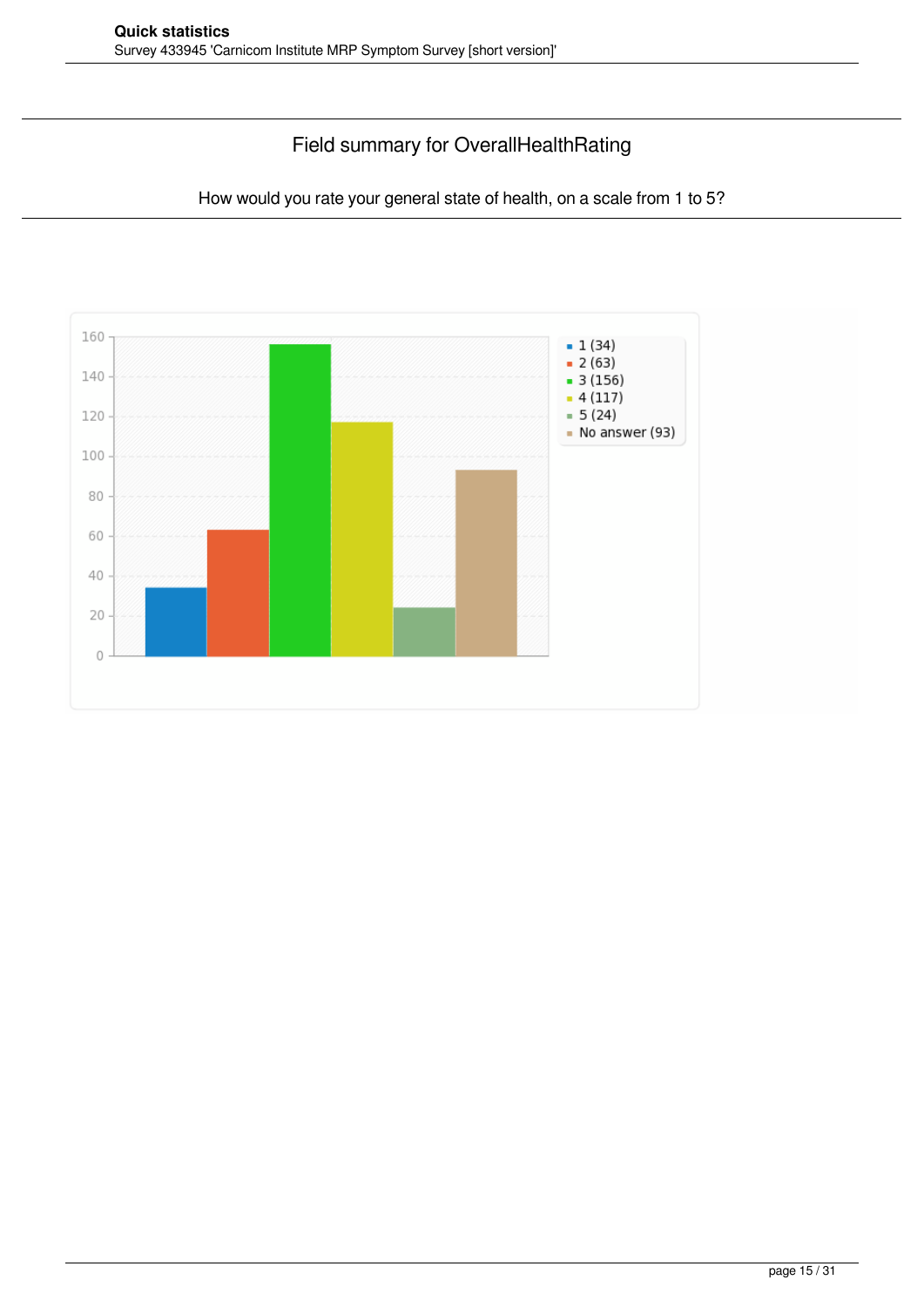### Field summary for HealthPattern

#### What has been the pattern of your health picture over the past few years?

| <b>Answer</b> | Count | Percentage |
|---------------|-------|------------|
| stable (1)    | 134   | 27.52%     |
| improving (2) | 69    | 14.17%     |
| declining (3) | 256   | 52.57%     |
| No answer     | 28    | 5.75%      |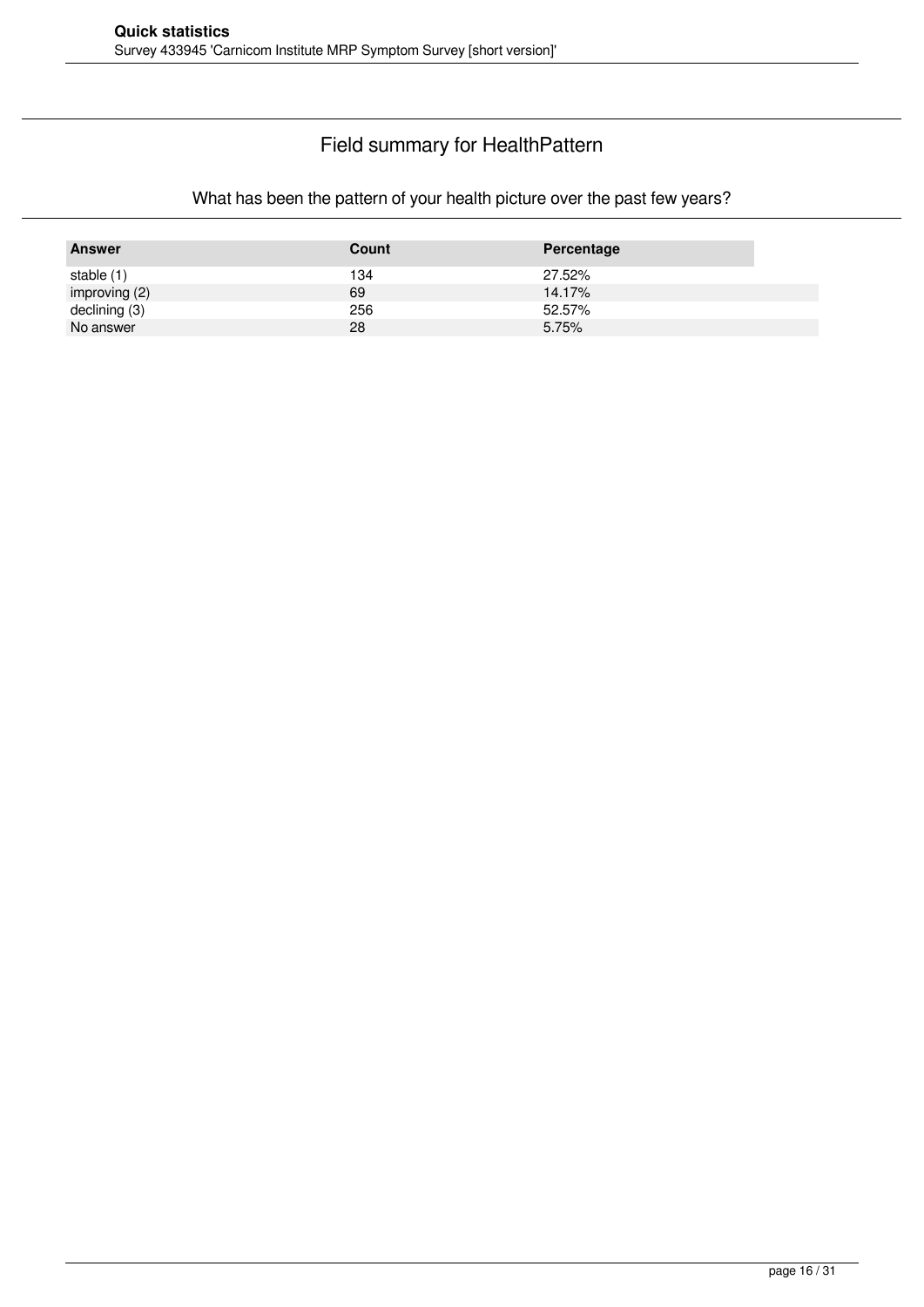### Field summary for HealthPattern

#### What has been the pattern of your health picture over the past few years?

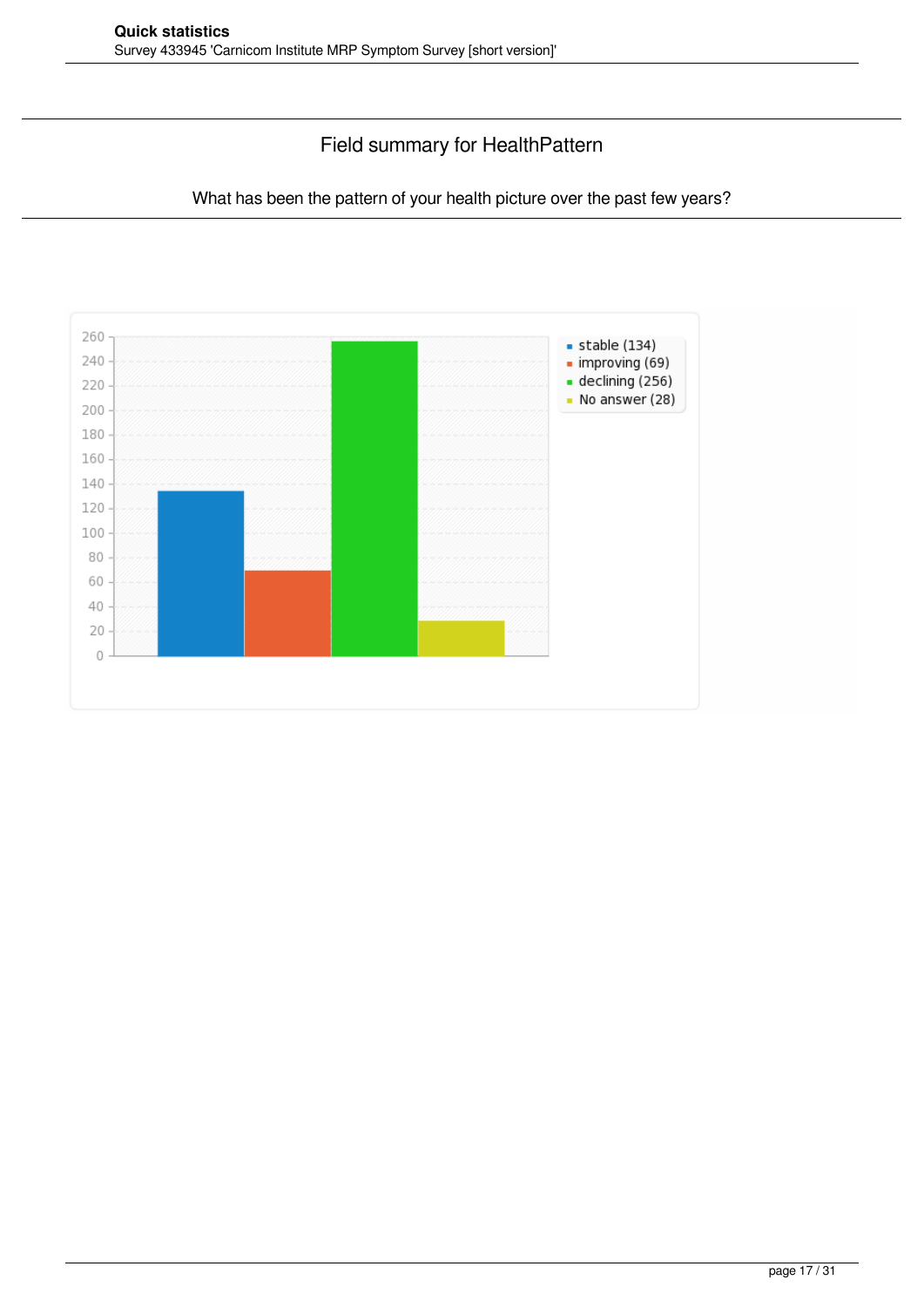# Field summary for ContentPresentHealth

#### How content are you with your present general health?

| <b>Answer</b>                      | Count | Percentage |
|------------------------------------|-------|------------|
| Very content (1)                   | 30    | 6.16%      |
| Somewhat content (2)               | 161   | 33.06%     |
| Disappointed in present health (3) | 266   | 54.62%     |
| No answer                          | 30    | 6.16%      |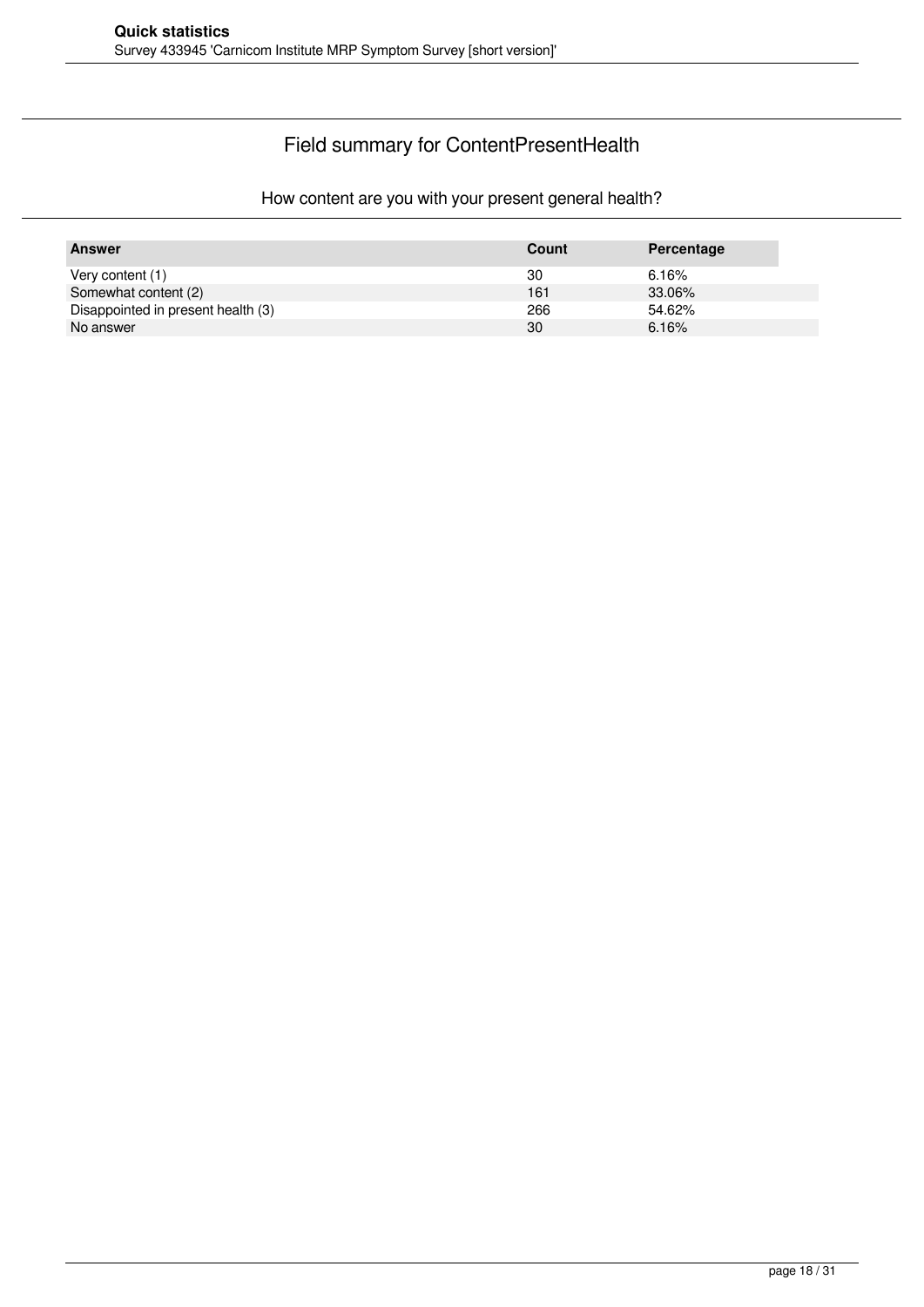#### Field summary for ContentPresentHealth

How content are you with your present general health?

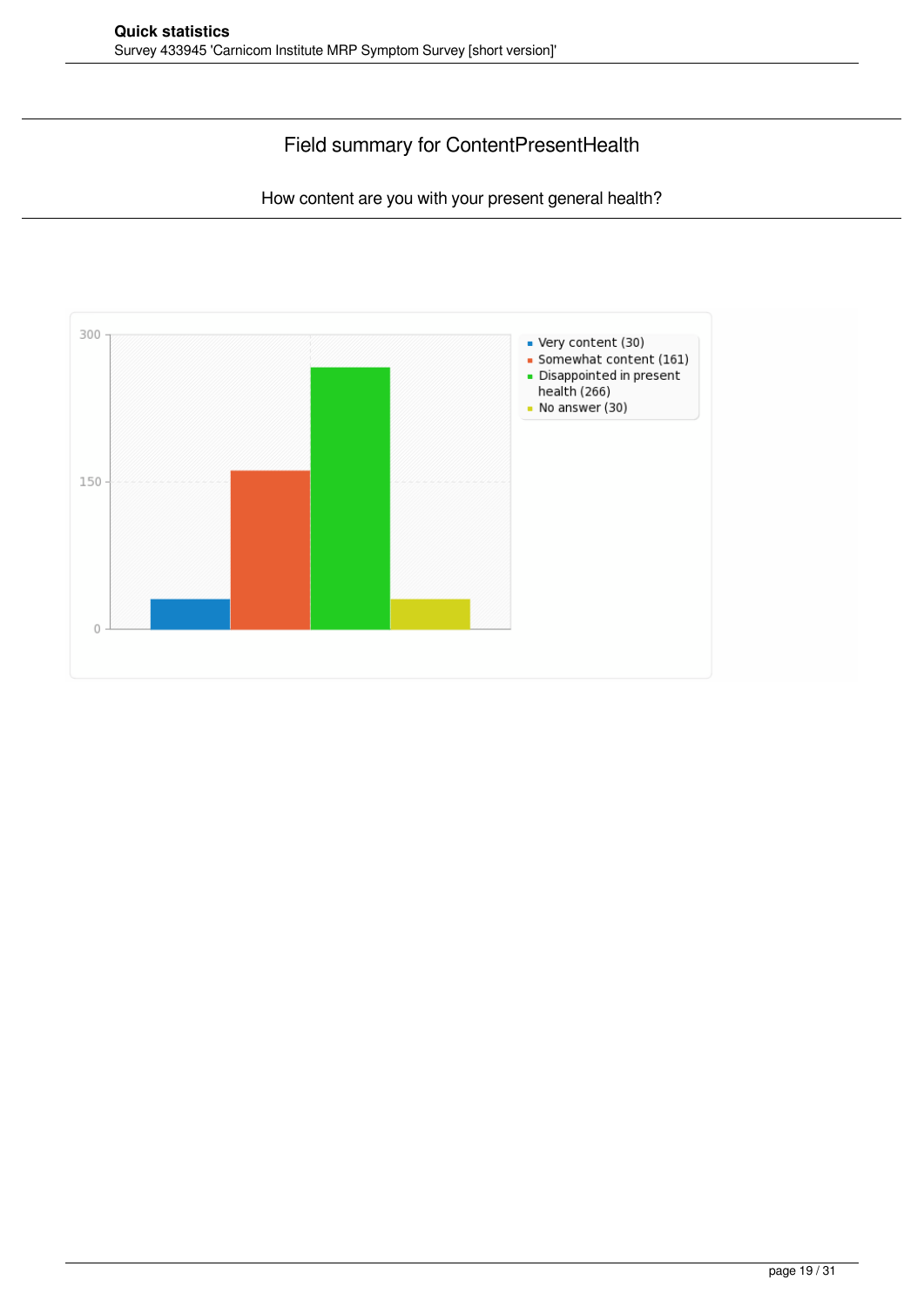# Field summary for TobaccoFrequency

#### How often do you use tobacco of any kind?

| <b>Answer</b>    | <b>Count</b> | Percentage |
|------------------|--------------|------------|
| none $(A1)$      | 240          | 49.28%     |
| rarely (A2)      | 40           | 8.21%      |
| moderately (A3)  | 58           | 11.91%     |
| regularly (A4)   | 101          | 20.74%     |
| excessively (A5) | 19           | 3.90%      |
| No answer        | 29           | 5.95%      |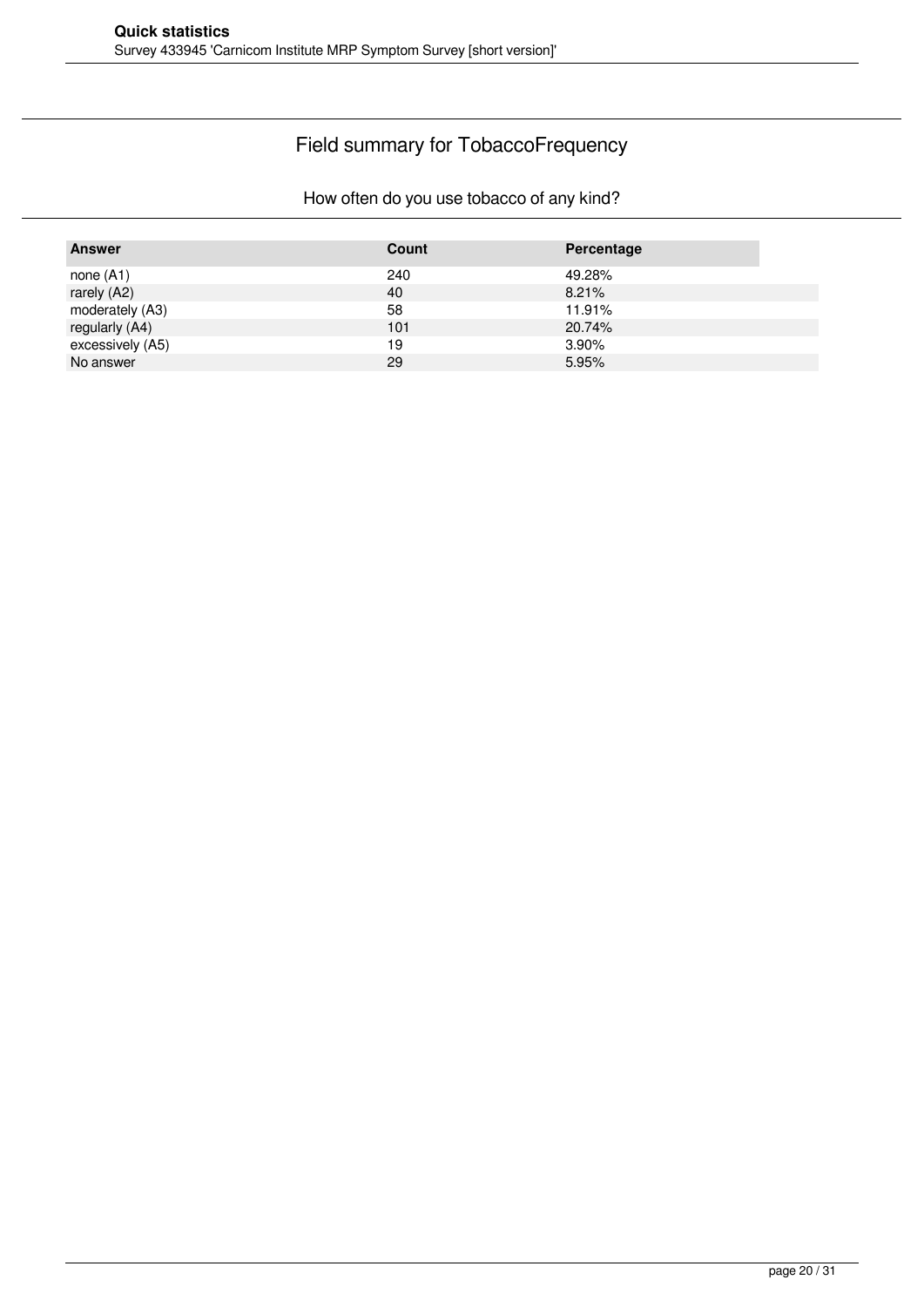### Field summary for TobaccoFrequency

How often do you use tobacco of any kind?

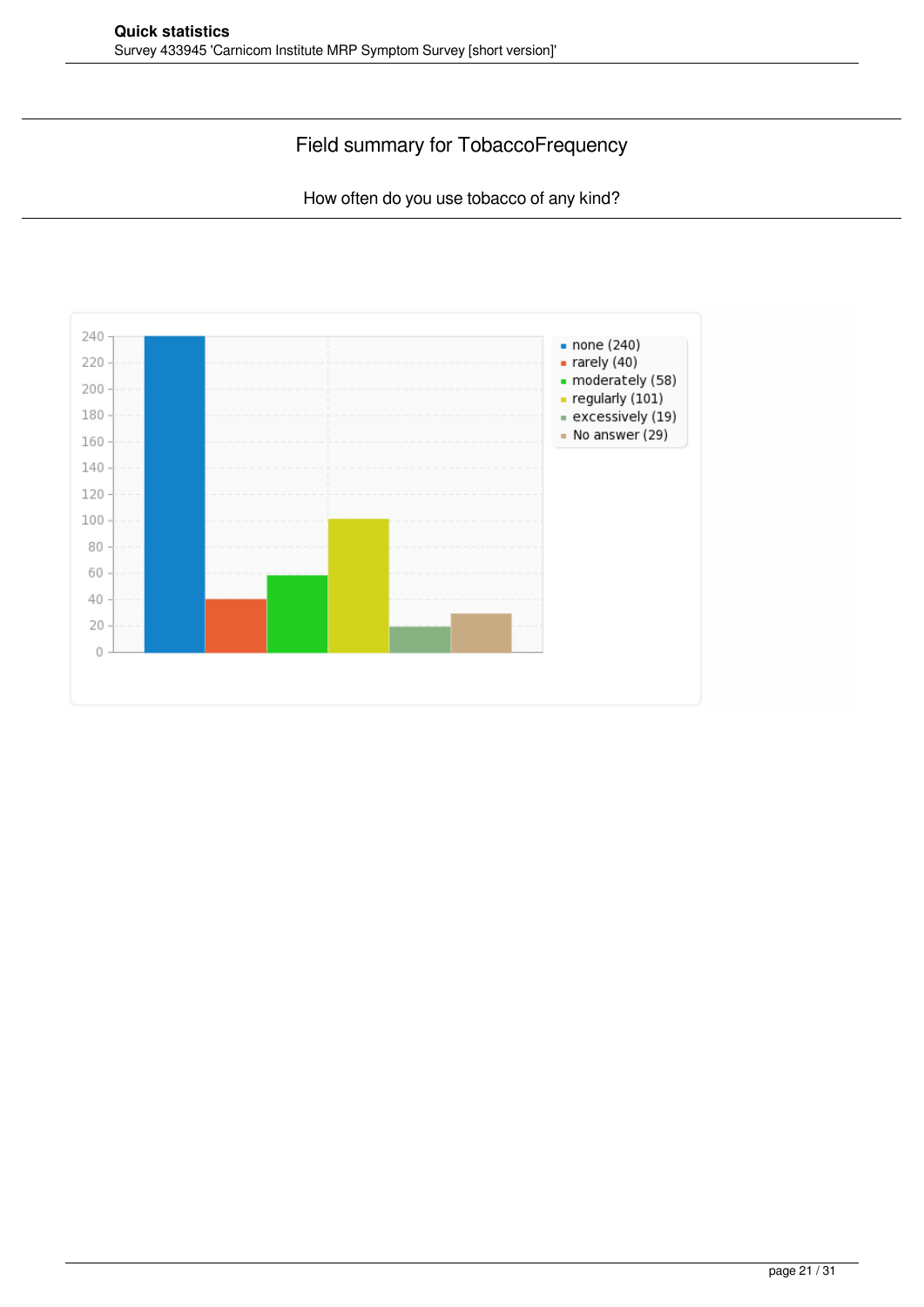#### Field summary for AlcoholFrequency

#### How often to you drink alcohol?

| <b>Answer</b>    | Count | Percentage |
|------------------|-------|------------|
| none $(A1)$      | 143   | 29.36%     |
| rarely (A2)      | 162   | 33.26%     |
| moderately (A3)  | 104   | 21.36%     |
| regularly (A4)   | 41    | 8.42%      |
| excessively (A5) |       | 1.44%      |
| No answer        | 30    | 6.16%      |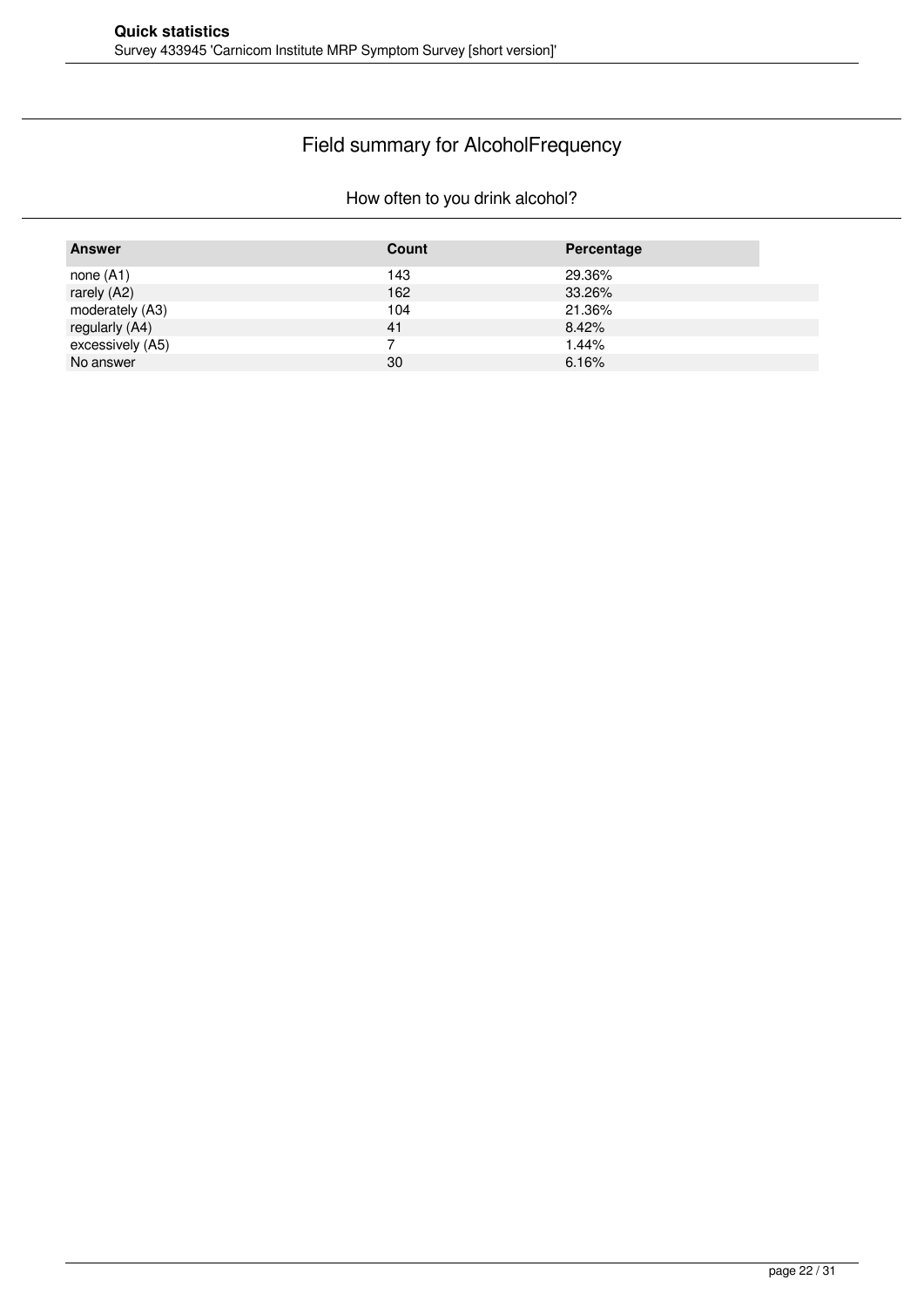### Field summary for AlcoholFrequency

How often to you drink alcohol?

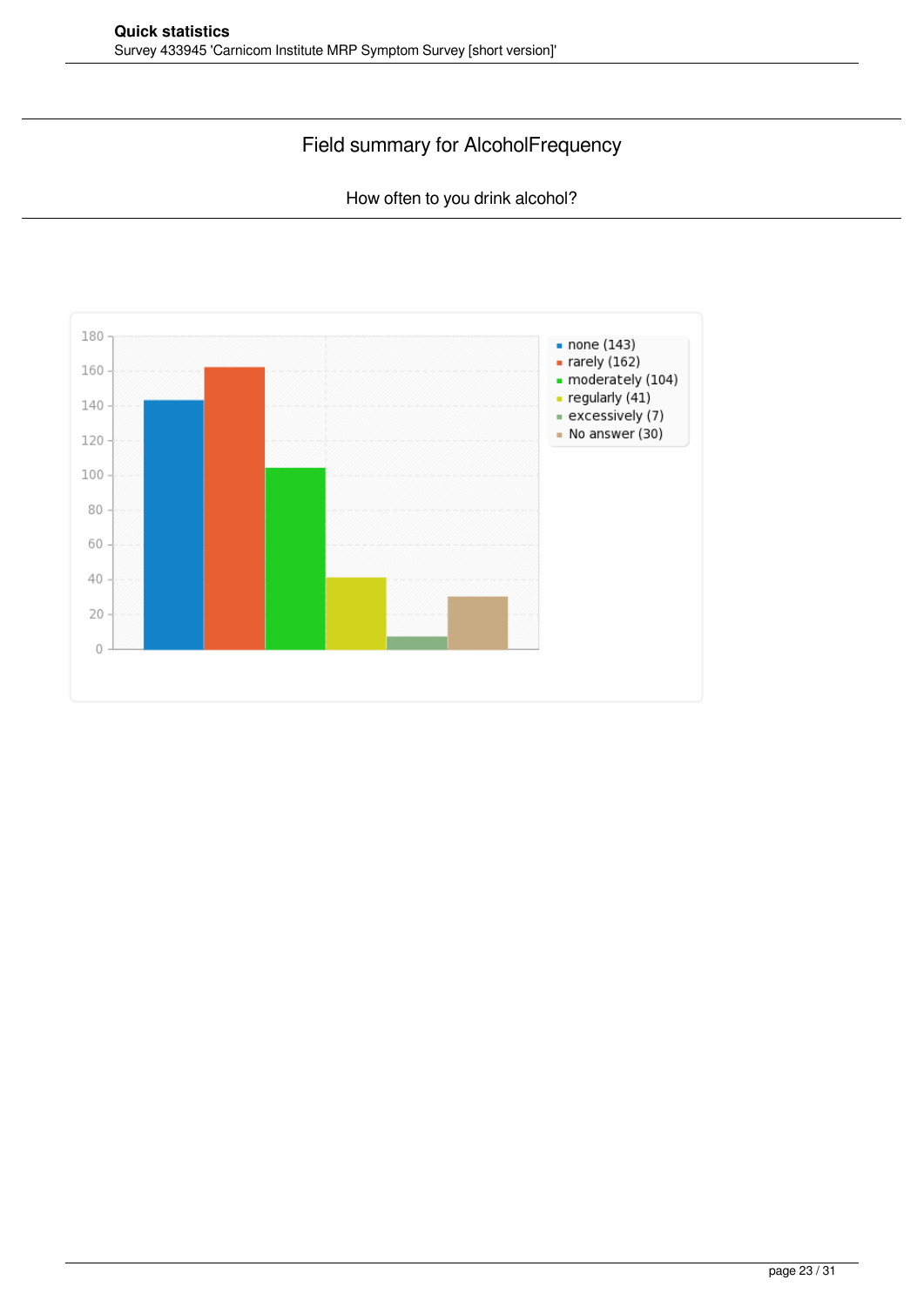#### Field summary for OTCDrugs

#### Do you take any over-the-counter drugs, vitamins, minerals, or herbal supplements?

| <b>Answer</b> | Count | Percentage |
|---------------|-------|------------|
| Yes $(Y)$     | 320   | 65.71%     |
| No(N)         | 125   | 25.67%     |
| No answer     | 42    | 8.62%      |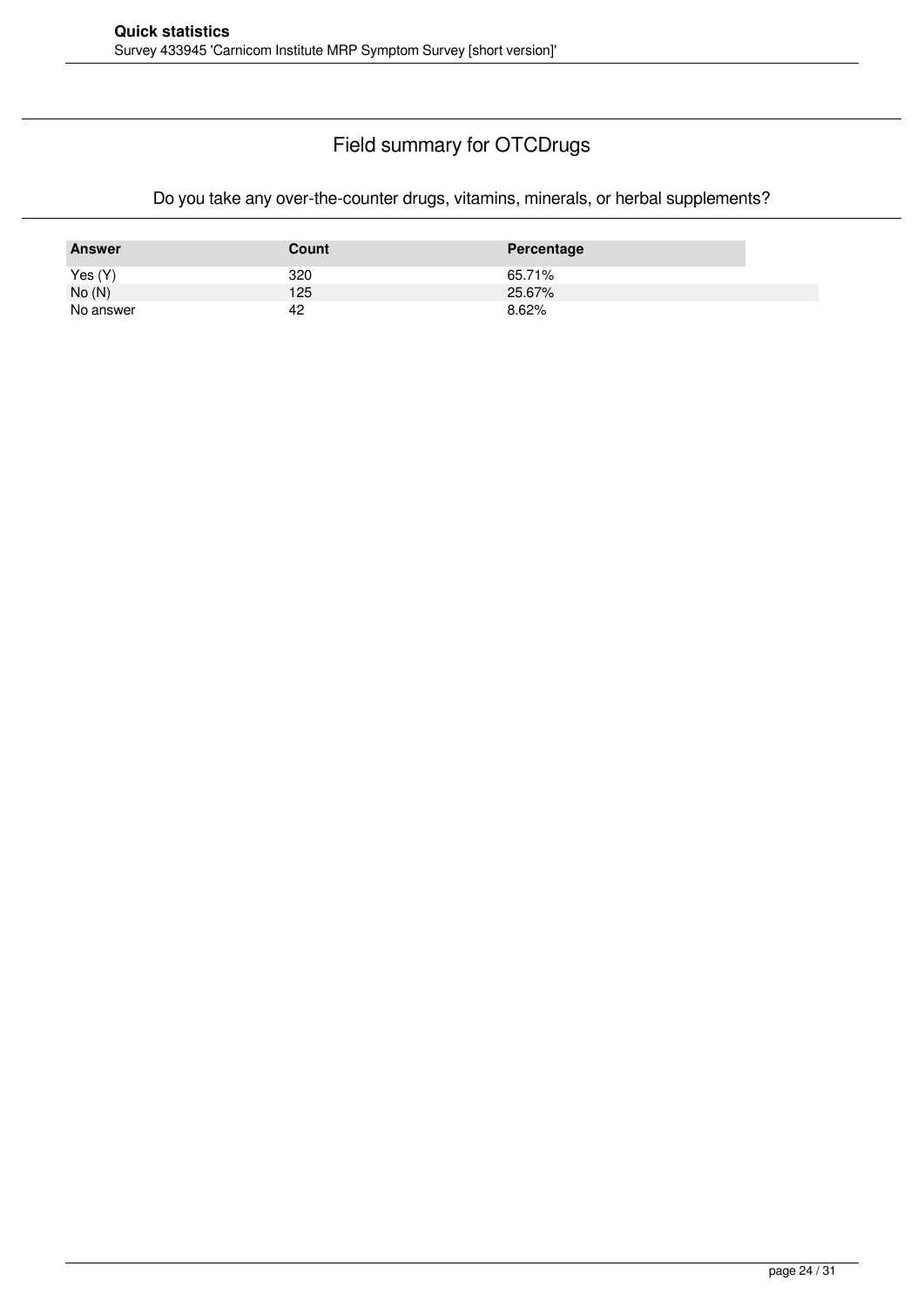### Field summary for OTCDrugs

Do you take any over-the-counter drugs, vitamins, minerals, or herbal supplements?

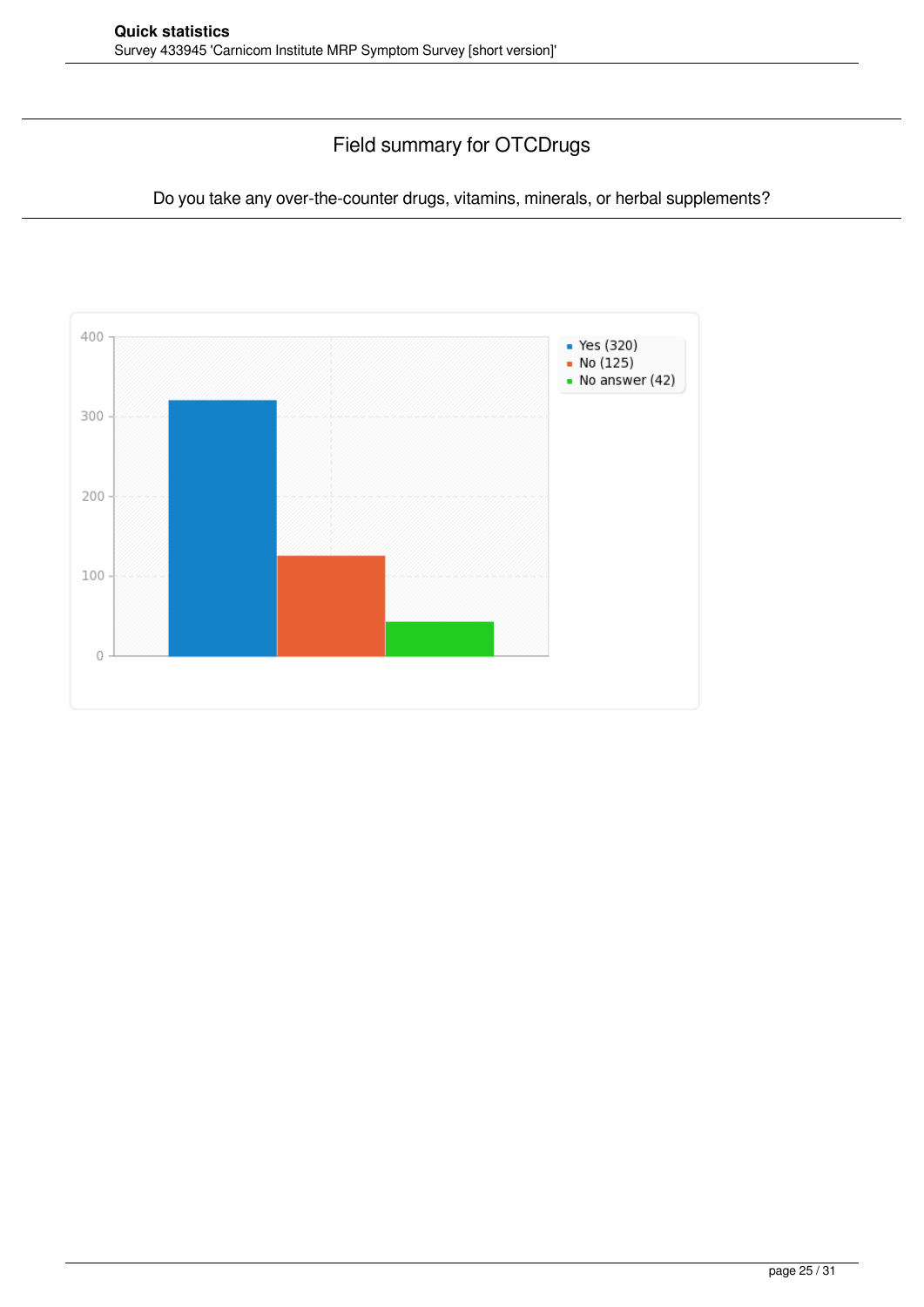# Field summary for RxDrugs

Do you take any prescription drugs?

| <b>Answer</b> | Count | Percentage |
|---------------|-------|------------|
| Yes (Y)       | 220   | 45.17%     |
| No(N)         | 216   | 44.35%     |
| No answer     | 51    | 10.47%     |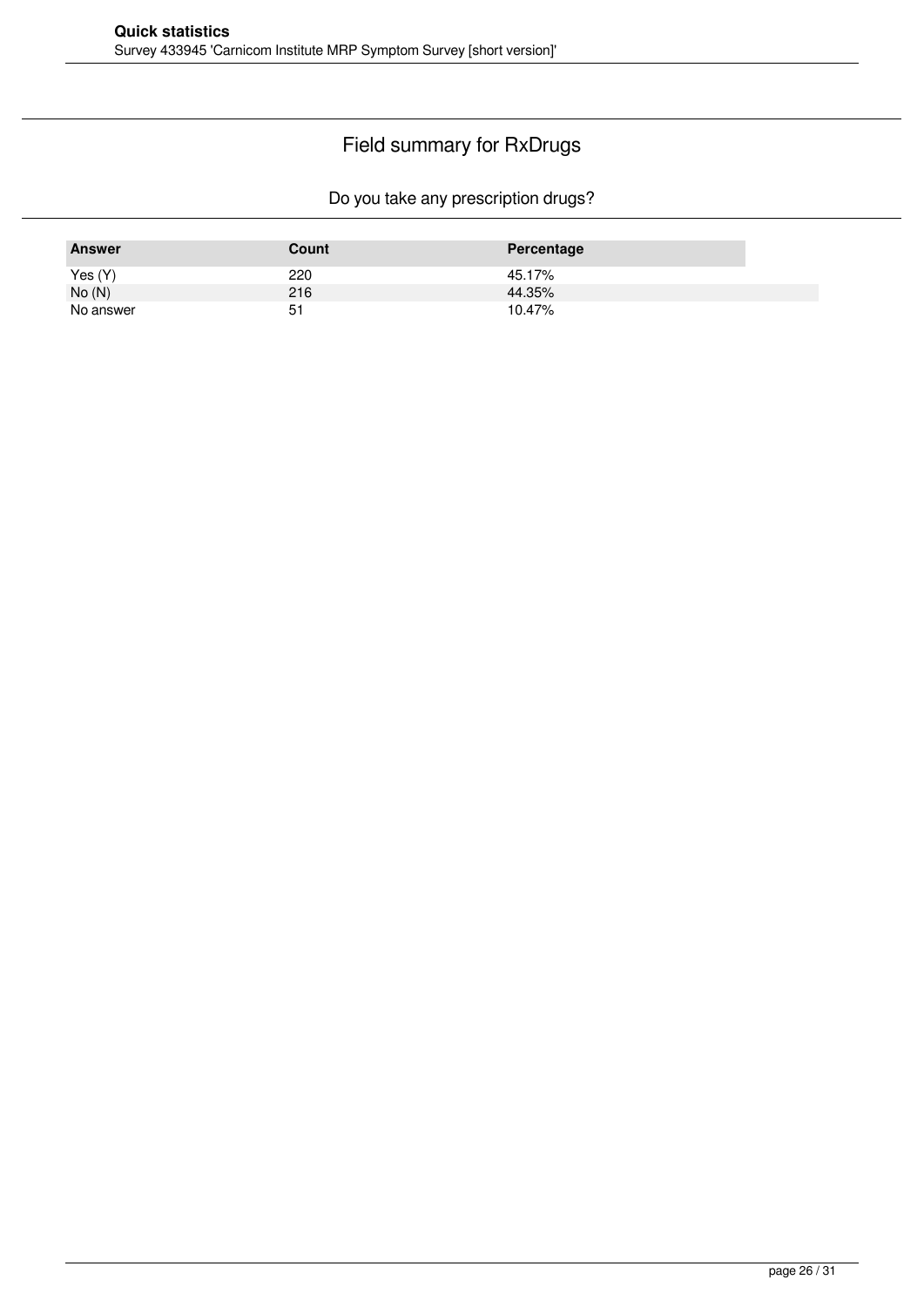### Field summary for RxDrugs

Do you take any prescription drugs?

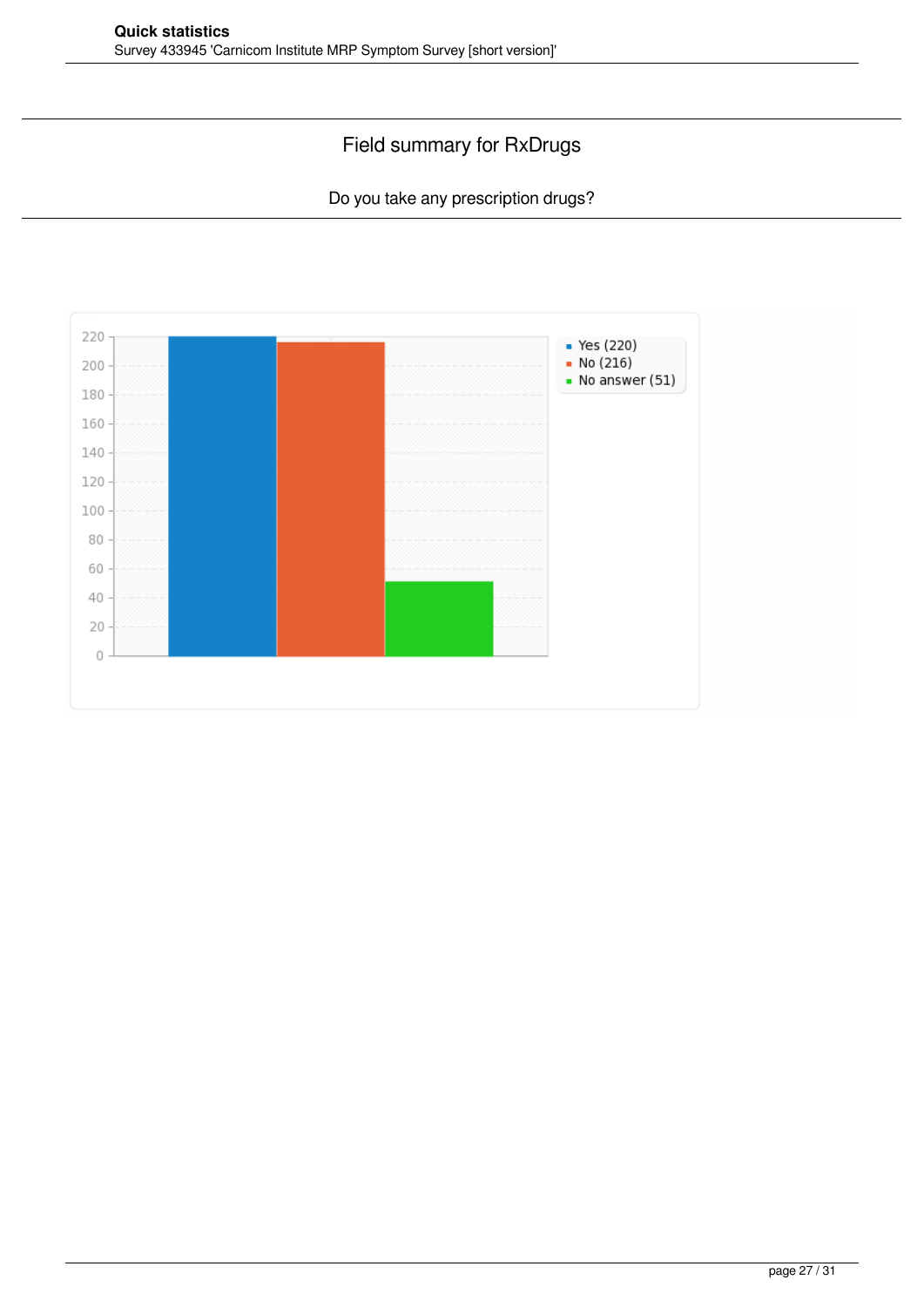# Field summary for RecDrugs

Do you take any recreational drugs?

| <b>Answer</b> | Count | Percentage |
|---------------|-------|------------|
| Yes(Y)        | 114   | 23.41%     |
| No(N)         | 320   | 65.71%     |
| No answer     | 53    | 10.88%     |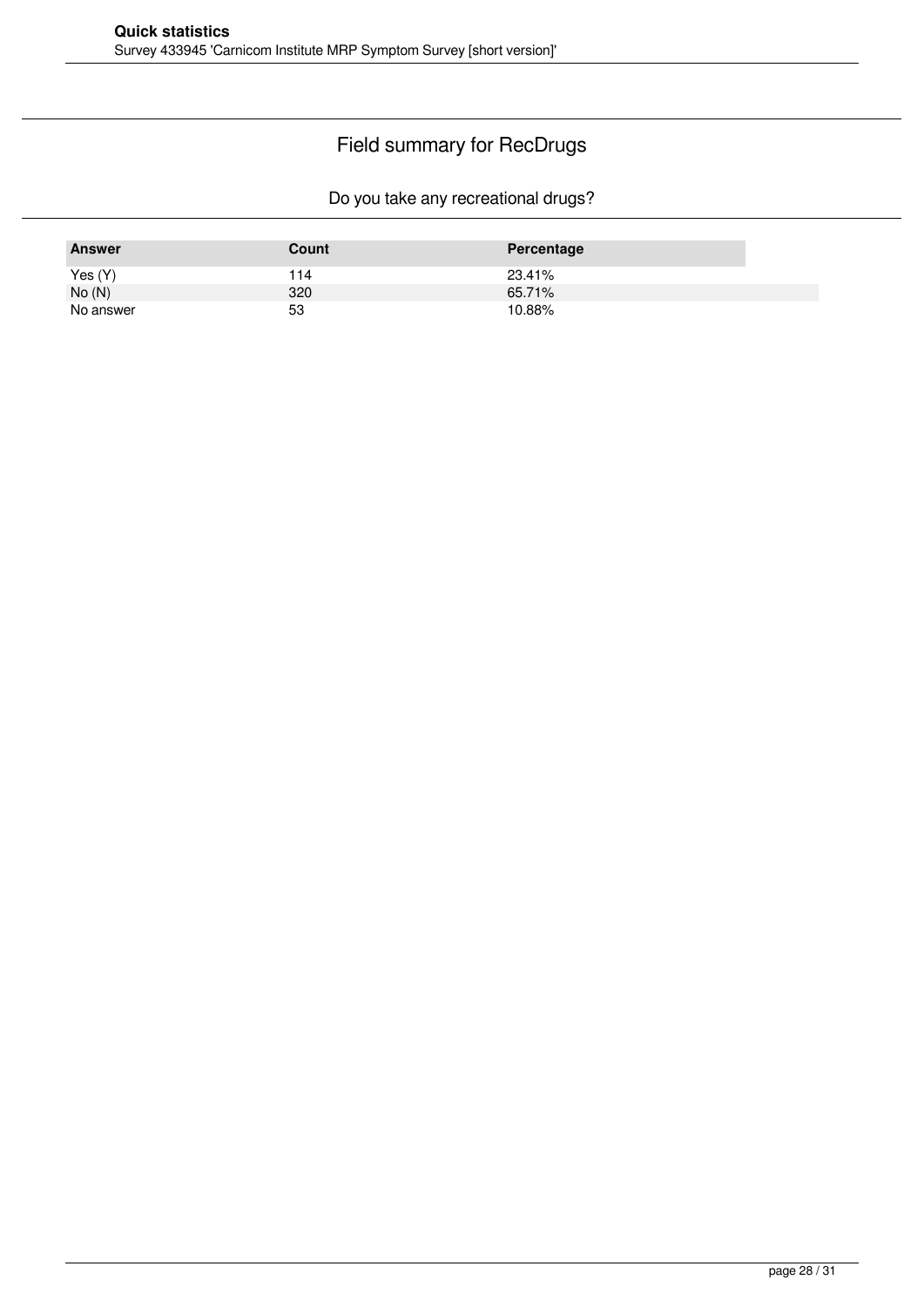### Field summary for RecDrugs

Do you take any recreational drugs?

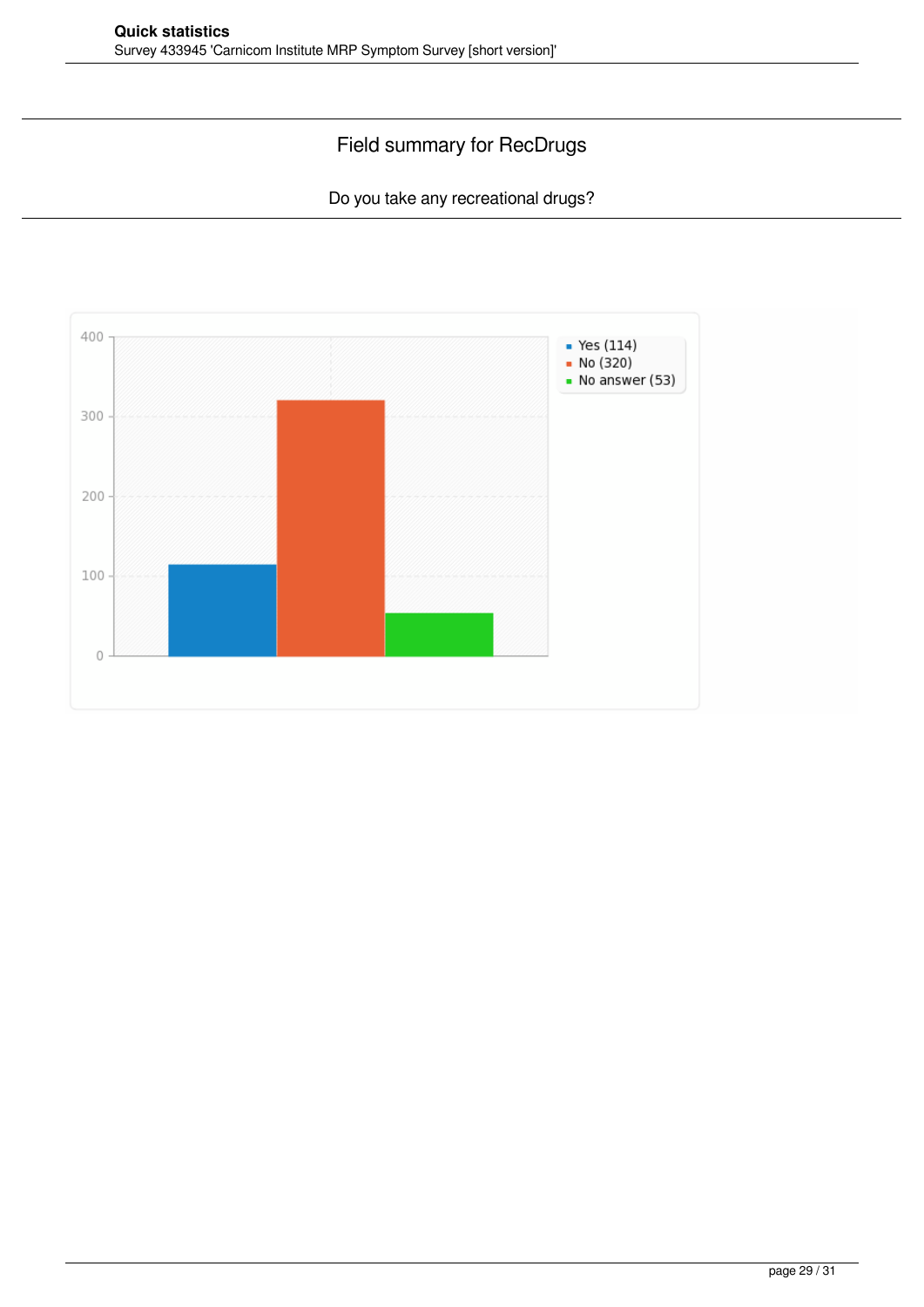# Field summary for ExerciseFrequency

#### How often do you exercise?

| <b>Answer</b>   | Count | Percentage |
|-----------------|-------|------------|
| none $(A1)$     | 37    | 7.60%      |
| rarely (A2)     | 148   | 30.39%     |
| moderately (A3) | 159   | 32.65%     |
| regularly (A4)  | 95    | 19.51%     |
| heavily (A5)    | 6     | 1.23%      |
| No answer       | 42    | 8.62%      |